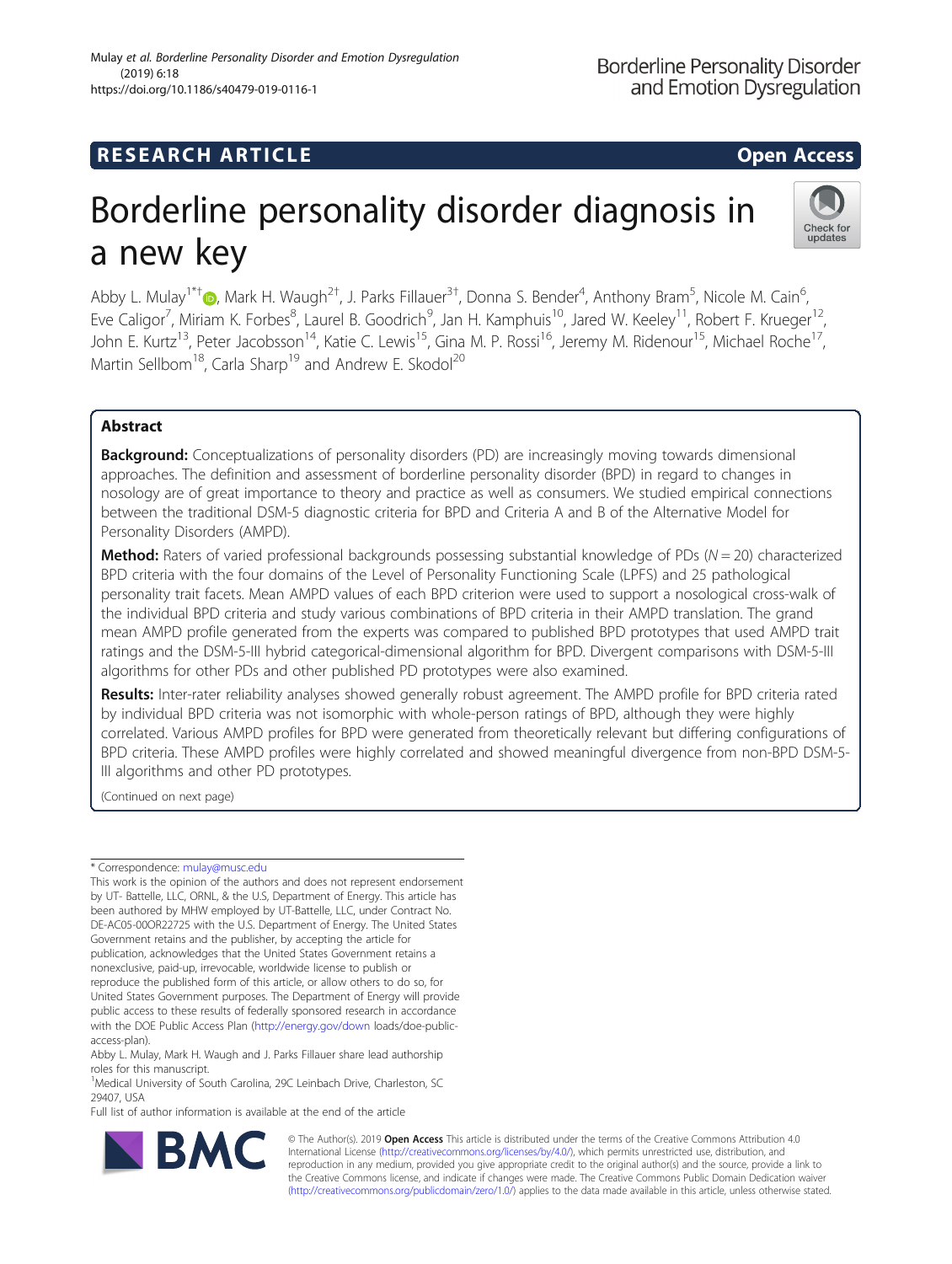## (Continued from previous page)

**Conclusions:** Results show that traditional DSM BPD diagnosis reflects a common core of PD severity, largely composed of LPFS and the pathological traits of anxiousness, depressively, emotional lability, and impulsivity. Results confirm the traditional DSM criterion-based BPD diagnosis can be reliably cross-walked with the full AMPD scheme, and both approaches share substantial construct overlap. This relative equivalence suggests the vast clinical and research literatures associated with BPD may be brought forward with DSM-5-III diagnosis of BPD.

Keywords: Borderline personality disorder, Alternative model for personality disorders, Personality assessment, DSM-5, Personality disorder

## Background

Psychodiagnosis serves many masters. The clinician, for example, wants a system that is practical for work in practical settings (e.g., hospitals, outpatient practices and clinics, agencies, forensics, etc.); in other words, a diagnostic system that has clinical utility, one that values matters of communication, ease of use, and treatment planning [\[1](#page-13-0)]. On the other hand, the researcher often privileges scientific concerns (which nonetheless also may be studied with idiographic methods), like reproducibility and the statistical relationships between measurements of the phenomena of interest (i.e., construct validity [\[1](#page-13-0)]). Because these stakeholders tend to value and emphasize different elements and even models of diagnostic systems, conceptualizations of psychiatric disorders reflect tensions in the field. Regarding personality disorders (PD), stakeholder tensions have been described as dialectics [\[2](#page-13-0)]. For the specific diagnosis of BPD, perhaps because of the historical and ongoing clinical importance of the syndrome, these tensions seem particularly acute [[3\]](#page-13-0). Concerns and debates about how to formulate the diagnosis of BPD often pivot on the current interest in dimensionalizing diagnostic systems.

The contemporary movement toward dimensionalization of diagnosis in psychopathology [[4\]](#page-13-0) and in PD [\[5](#page-14-0)] represents a paradigm shift in the field away from the traditional categorical and syndrome approach [\[6](#page-14-0)]. It is widely understood that the diagnosis of BPD is of vast clinical, scientific, and public health importance. Given this, it is not surprising that significant flashpoints have emerged over the merits of dimensionalizing BPD. Proponents of different approaches to PD often invoke the issue of differential clinical utility or scientific validity in support of points of view [[5](#page-14-0), [7](#page-14-0)].

Several dimensional approaches to PD diagnosis exist [[8](#page-14-0)–[12\]](#page-14-0); however, the Alternative Model for Personality Disorders (AMPD) in Section III (i.e., the Emerging Measures and Models section) of the Diagnostic and Statistical Manual of Mental Disorders (Fifth Edition [DSM-5]) [\[13](#page-14-0)] represents a dimensional approach that is receiving significant attention [[14](#page-14-0)]. Nonetheless, meaningful concerns have been levied against the AMPD and

other dimensional approaches on a variety of grounds [[3,](#page-13-0) [7,](#page-14-0) [15](#page-14-0)–[18](#page-14-0)].

## The current study

Recognizing that dimensional and traditional categorical-syndrome formulations of BPD diagnosis accent certain features and under-emphasize others, we were interested in studying the correspondence between how the two approaches are construed by clinicians and psychopathologists well acquainted with PD and the AMPD. For BPD, this can be stated as, "How do knowledgeable PD experts translate traditionally defined BPD diagnostic criteria with the scheme of the AMPD?" To study this, we invited individuals with expertise in personality, psychopathology, and PD assessment and treatment to characterize the DSM-5 Section II (traditional categorical) BPD criteria with the elements of the DSM-5 Section III AMPD, permitting a cross-walking between the two models. The Level of Personality Functioning Scale (LPFS) of AMPD Criterion A and the 25 pathological personality traits of AMPD Criterion B were mapped on to the nine individual diagnostic criteria of DSM-5 Section II BPD.

These data then permitted detailed examination of the relative contributions of Criterion A and Criterion B in the representation of the nine BPD diagnostic criteria. They also enabled study of how different combinations of BPD criteria (that met the threshold for the diagnosis of BPD) are represented in the metric of the AMPD. This included study of the DSM BPD criteria with reference to published base rates of occurrence and clinician views of the importance of different diagnostic criteria. The nine BPD criteria, translated into the AMPD metric and aggregated, were also examined for correspondence with published AMPD whole-person prototype ratings for BPD, to other AMPD representations of BPD, and to AMPD hybrid categorical-dimensional diagnostic algorithms. Thus, we were able to reckon our AMPD BPD criteria ratings with different and important lines of research within the vast literature on diagnostic modeling and criteria compositions for BPD. Our analyses involved both convergent and divergent (non-BPD PD)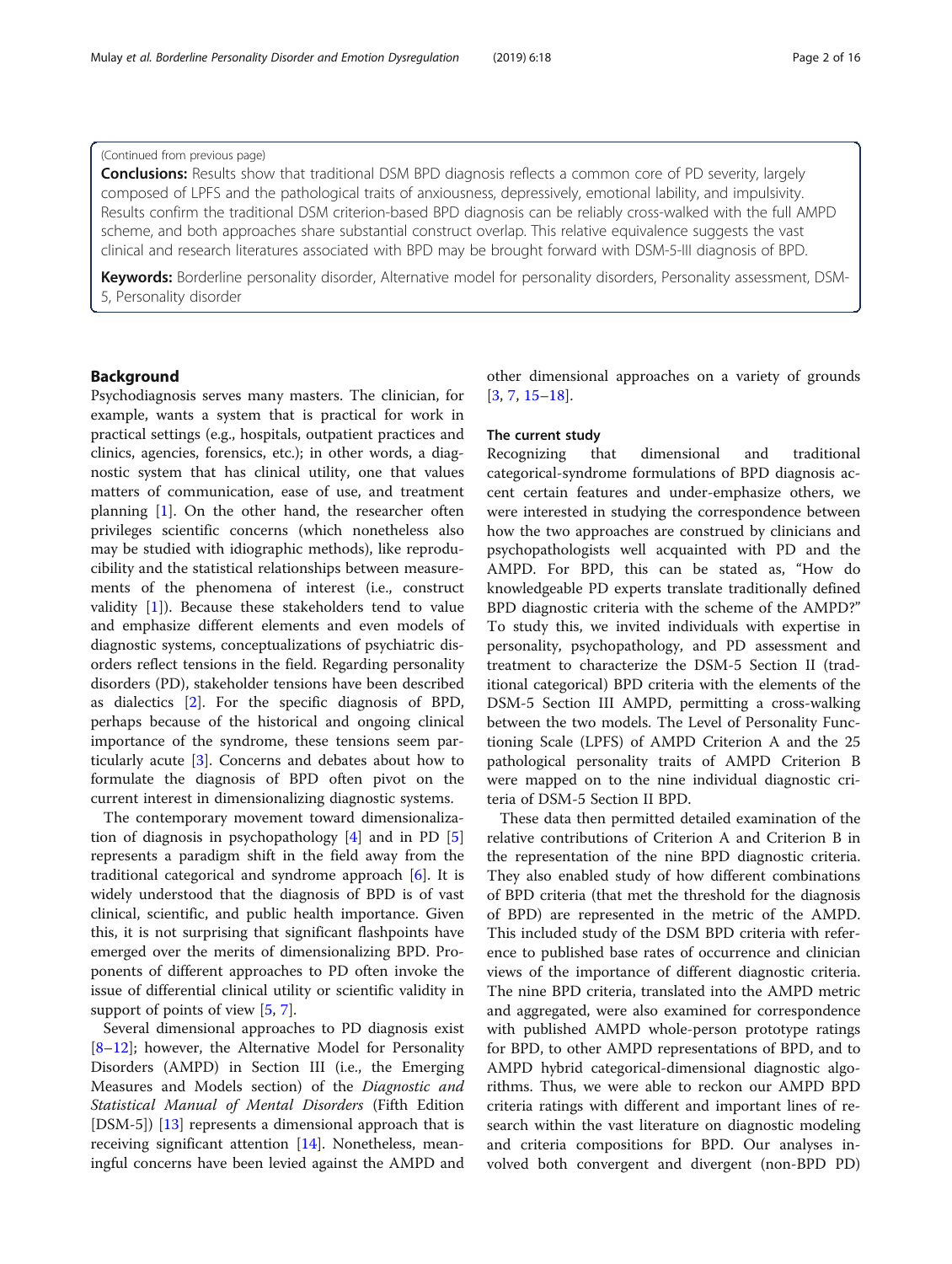correlational comparisons. A factor analysis of the BPD criteria in the AMPD metric was performed and compared with results from published factor analytic studies of the traditional BPD criteria. Collectively, our different methodological comparisons serve to connect our approach with several of the many ways BPD and BPD diagnosis have been studied in the past.

To the extent the elements of the Section II and Section III models can be shown to substantially interdigitate, it follows that the empirical findings and clinical lore associated with the nomological nets of categorical and dimensional diagnostic conceptions of BPD may then be transposable. This may also help to clarify potential tradeoffs between clinical utility and scientific validity of these two diagnostic paradigms. The current study also extends existing literature in several respects. First, the current study utilized expert ratings of BPD, as opposed to self-report methods. Second, we focus on individual DSM-5 Section II BPD criteria, rather than whole-person or "prototypical" patient ratings. Finally, the current study examined Criterion A (i.e., level of personality functioning) and Criterion B (25 pathological trait facets) of the AMPD. As has been noted, the burgeoning literature on the AMPD often reflects studies of the AMPD traits and self-report methods [[19\]](#page-14-0). Our detailed crosswalk between the DSM-5 Section II BPD criteria with both Criterion A and B of the AMPD thus extends findings such as those of Evans and Simms [[20](#page-14-0)] and Waters et al.  $[21]$  $[21]$ , which focused on trait ratings and self-report methods.

## Method

## Participants

An international team  $(N = 20)$  consisting of 16 clinical psychologists, one advanced doctoral student in clinical psychology, one clinical psychology researcher, and two psychiatrists, formed the rater pool. Rather than attempting to select a representative sample of all mental health professionals, raters were recruited so as to provide a wide range of years of clinical experience, theoretical orientations, international status, and professional work settings, as well as clear expertise in personality theory and assessment. Raters included two members of the DSM-5 Personality and Personality Disorders Work Group and a consultant to the International Classification of Diseases (ICD) 11th Edition (ICD-11) PD Committee, prominent researchers in PD and psychopathology, and practicing professionals with extensive clinical experience in diagnosing and treating PD. Very importantly, the panel of raters included advocates of dimensional diagnostic schemes as well as those who value traditional conceptions. All evaluators were knowledgeable and experienced with the AMPD.

The average years of clinical experience was about 20 years. Theoretical orientations ranged, but the percentage of self-identified orientations, averaged across all participants, were as follows: psychodynamic (43%), cognitive-behavioral therapy (26%), interpersonal (11%), and other orientations (< 4%). Raters collectively selfidentified as spending 34.5% of their professional time in clinical work and 64.5% time in research. Eight of the raters reported the majority of their professional activity was clinical service (ranging from 60 to 100%). All participants were asked to what extent they felt the AMPD effectively captured the syndrome of BPD using a 0–5 scale. The mean rating was  $4.1$  (SD = .64), indicating generally favorable views of the AMPD approach. In addition, an outside expert (also a member of the DSM-5 Personality and Personality Disorders Work Group) who did not participate in the rating procedure was asked to provide an expert opinion "back translation" of the raters' AMPD depiction of BPD.

## Measure

The AMPD was deconstructed into the four domains of the LPFS (i.e., identity [ID], self-direction [SD], empathy [EM], and intimacy [IN]) of Criterion A and the 25 pathological trait facets of Criterion B. Participants were tasked with characterizing each diagnostic criterion of the nine BPD criteria with the four domains of Criterion A and the 25 pathological trait facets of Criterion B. Because we wished to examine interrelations between traditional DSM BPD diagnosis and the AMPD scheme with as much granularity as practical, we devoted significant attention to the four domains of the LPFS, rather than focusing solely on the LPFS as a unitary index of PD. As the LPFS uses a 0 to 4 rating in the DSM-5, this metric was maintained for the task. Thus, raters were asked to use the following metric when rating each of the BPD criteria according to Criterion A:  $0 = lack$  of representation of the BPD criterion within the LPFS;  $1 =$  limited presence of the BPD criterion within the LPFS;  $2 =$  moderate presence of the BPD criterion within the LPFS;  $3 = sig$ nificant presence of the BPD criterion within the LPFS; 4 = very significant presence of the BPD criterion within the LPFS. Raters were also asked to evaluate the BPD criteria with the 25 pathological trait facets of Criterion B. To be consistent with previous literature [[22](#page-14-0)], we used the following scale:  $0 = lack of representation of the$  $BPD$  criterion within the trait;  $1 =$  limited presence of the  $BPD$  criterion within the trait;  $2=$  moderate presence of the BPD criterion within the trait; 3= significant presence of the BPD criterion within the trait.

## Procedure

Participants were contacted by electronic mail and invited to participate in a study of clinician ratings of BPD.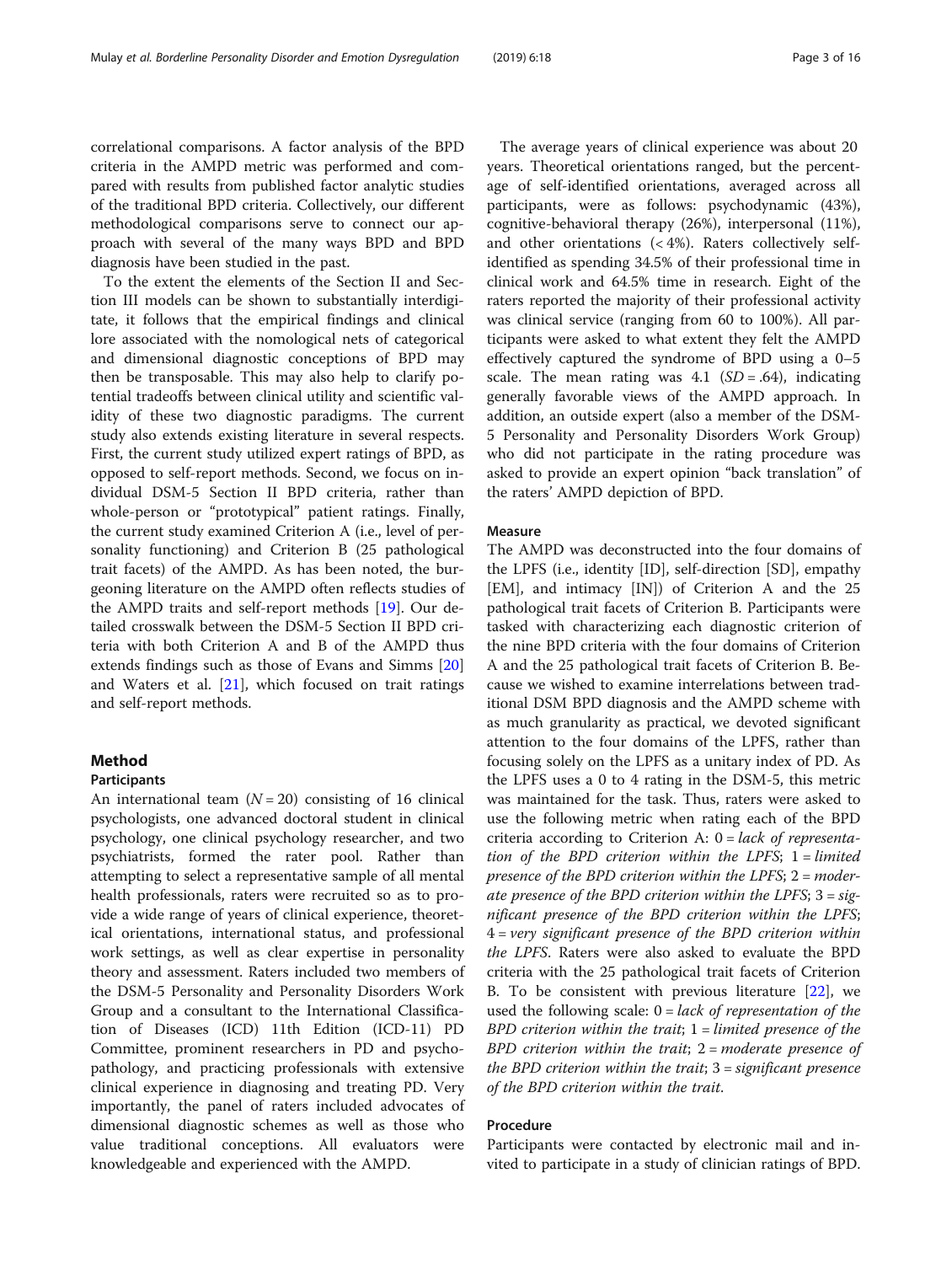Twenty (84%) of the 24 potential raters who were contacted agreed to participate and completed all tasks. In part, we believe this high participation rate reflects the expertise of the panel of raters, their interest in the aims of the project, and its importance to the field at large. Raters were sent a spreadsheet in which each DSM-5, Section II BPD criterion was reproduced verbatim, and they were asked to evaluate each criterion with the elements of the AMPD, referring to the DSM-5 Section III text definitions of Criterion A and Criterion B. For the task, the raters were instructed to consider an abstract target person or patient who demonstrated (1) all general PD criteria (DSM-5, p. 663) and (2) PD as defined by the AMPD inclusion criterion of a moderate (i.e., rating of 2) or greater rating on the LPFS in two out of four domains. This step was taken to help raters situate consideration of the BPD criteria within a PD-relevant clinical context, rather than potentially referencing a general population distribution of PD-related dimensions or variables.

Once these data were returned to the three lead authors, initial means for the four LPFS domains and the 25 pathological trait facets for each of the BPD criteria were calculated. Next, these summary data were emailed back to the participants and, following a modified Delphi design format [\[23,](#page-14-0) [24](#page-14-0)], they were invited to consider making any revisions to the summary means they felt were indicated, based on feedback from the group data. Thus, each rater both provided their ratings independently and they were later able to suggest changes in AMPD group means, if they felt it was indicated. This latter step afforded an opportunity for the group to iterate to a final, collective AMPD group mean.

In order to provide a "back-translation" from the final grand mean AMPD BPD profile (averaged across all nine BPD criteria), a blinded, outside  $expert<sup>1</sup>$  in the AMPD (i.e., not involved in the rating procedure), who was also a member of the DSM-5 PD Work Group, was given the mean AMPD profile and asked to describe the personality, PD characteristics, and any DSM-IV/5 PD diagnoses suggested by the AMPD profile.

## Statistical analyses

We studied inter-connections between traditional BPD diagnostic criteria (and diagnosis) and the element so the AMPD in multiple ways. The first step was to establish the descriptive statistics for the rater pool. To evaluate rater agreement, intraclass correlation coefficients (ICCs) for the AMPD ratings of the nine BPD criteria were calculated. As satisfactory levels of rater agreement were achieved (see below), mean AMPD values for each of the BPD criteria were computed and subjected to further analysis. The mean LPFS ratings for the BPD criteria were examined in relation to rater variables (e.g., years of clinical experience, work setting, theoretical orientation). The inter-correlations, including a summary principal component analysis (PCA), between the nine BPD criteria (defined by AMPD ratings) were examined. Next, our grand mean AMPD profile for BPD was also correlated with "AMPD trait profiles" drawn from other empirical studies of BPD. These included (1) the mean of  $10$  PD experts<sup>2</sup> who were asked to characterize a prototypical BPD patient with the 25 traits of the AMPD from Waugh, Bishop, and Schmidt [\[25](#page-14-0)]; (2) results from Anderson, Sellbom, and Shealey's [[26](#page-14-0)] study of 105 mental health clinicians who rated a "typical" BPD patient with the AMPD traits; (3) Morey, Benson, and Skodol's [\[27](#page-14-0)] study of 337 clinicians, which offered AMPD and DSM-IV criterion count sum correlations for various DSM PD syndromes; and (4) the DSM-5-III hybrid categorical-dimensional algorithm for BPD (defined as positive for anxiousness, depressivity, emotional lability, hostility, impulsivity, risk taking, separation insecurity with a rating of 3 [0–3 scale] and all other traits set at 0). These data also permitted divergent comparisons of our grand mean AMPD profile for BPD with other (non-BPD) DSM-5-III PD algorithms and with respect to other published non-BPD AMPD profiles.

As the DSM-IV is a polythetic nosology, numerous combinations of criteria can yield the diagnosis of DSM-IV BPD. $3$  We studied this multiplicity by computing the AMPD BPD profiles our data yielded when BPD was defined by various configurations of BPD criteria. These configurations were defined by: (1) the reported base rate (BR) occurrence of BPD criteria from Grilo and colleagues [\[28](#page-14-0)]; (2) clinician-rated causal centrality of BPD criteria of Kim and Ahn [\[29](#page-14-0)]; and (3) the rank ordered LPFS severity of the BPD criteria, as found in the present study. For the BR criteria comparisons, individual AMPD-rated BPD criteria were compiled as a function of five, seven, eight, and nine BPD criteria (the latter is the grand mean). $4$  The different combinations of

<sup>&</sup>lt;sup>1</sup>We gratefully acknowledge the help and expertise of Robert F. Krueger, Ph.D., of the University of Minnesota.

<sup>2</sup> We thank Donna S. Bender, Nicole M. Cain, Jenny Macfie, Robert M. Gordon, Jan H. Kamphuis, Mark F. Lenzenweger, John H. Porcerelli, Mark H. Waugh, and Aidan G. C. Wright for providing AMPD trait ratings of a prototypical patient with BPD (see [[25\]](#page-14-0)).

 $3$ The 9 criteria can be combined 126 ways for 5 criteria, 84 ways for 6 criteria, 36 for 7 criteria, 9 for 8 criteria, and 1 for 9 criteria; this is a total of 256 possible combinations of criteria positive for BPD. <sup>4</sup>In the Grilo et al. [[28\]](#page-14-0) data, criterion 4 and 8 are tied for second highest BR, and 3 and 9 are tied for fifth place BR. Thus, the first five BPD criteria can be calculated straightforwardly, but the first "six" criteria include the ties for criteria 3 and 9, functionally becoming a total of seven criteria. Hence, we show the AMPD profiles based on five, seven, eight, and nine BPD criteria. We recognize that other empirical studies have found other BR frequencies of criteria [[20,](#page-14-0) [30\]](#page-14-0).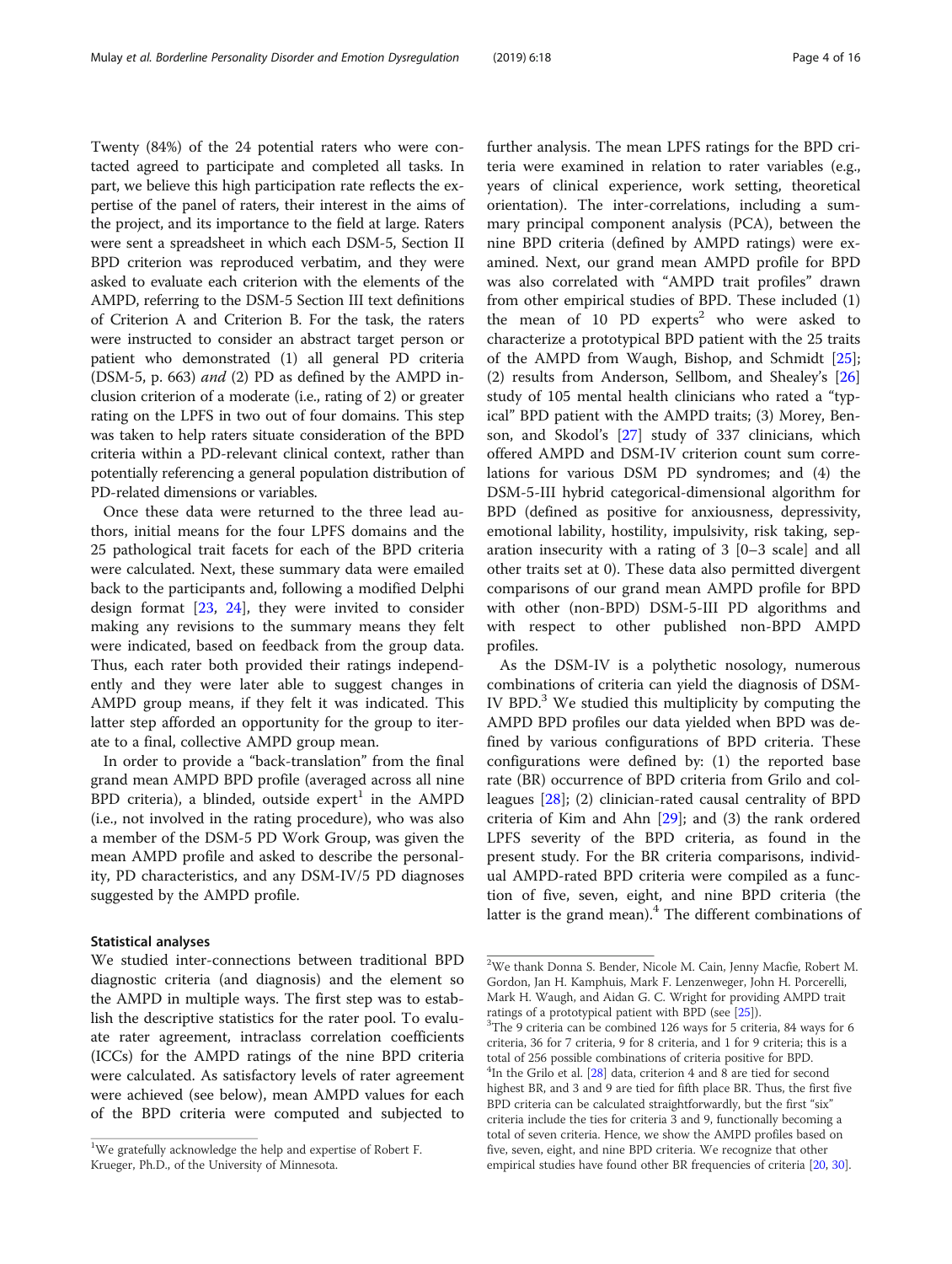AMPD-defined BPD criteria were then compared by Pearson product-moment correlations and ICCs.

### Results

## Rater agreement and the grand mean AMPD profile for the BPD criteria

The inter-rater agreement for the raters' evaluation of each of the nine BPD criteria with the elements of Criteria A and B was quantified by ICCs (2-way, random effects, consistency, average measures). Because the interests of the current study were generally in the mean values of raters' evaluations of BPD criteria, and because group-level and correlational analyses including (idiographic) profile analyses were employed, we used the consistency ICC to benchmark rater agreement (unless otherwise noted). Table 1 shows ICCs for Criterion A (the LPFS) and Criterion B (the 25 trait pathological trait facets) for each BPD criterion. Regarding the LPFS, eight of the nine DSM-5 BPD criteria demonstrated strong levels of agreement, except for BPD criterion 8 (i.e., intense anger), which was not as strong. For the 25 traits of Criterion B of the AMPD, all ICCs were strong. The global mean ICC across the four domains of the LPFS and all nine BPD criteria was strong, as it was for the 25 traits. This robust level of rater agreement supported combining clinician ratings and computing mean AMPD metrics for each of the nine BPD criteria across the 20 raters. In turn, a grand mean across all nine BPD criteria was also found (see Table [2](#page-5-0)).<sup>5</sup>

As previously noted, we implemented a partial Delphi methodology [[23,](#page-14-0) [24](#page-14-0)] by providing the group means to participants for review and potential revision. Modifications made by participants were updated in the dataset, and group means were recalculated with the Delphi-adjusted data. Most participants  $(n = 14)$  did not modify ratings, and the differences between the raters' initial and the final Delphiadjusted ratings (averaged over BPD criteria) were effectively nil (see Table [2](#page-5-0); absolute agreement ICC between Time 1 and Time  $2 = 1.0$ ).

Overall rater means and standard deviations (SD) were then calculated for the four domains of the LPFS (see Table [2](#page-5-0)). A previous study of LPFS reliability used a LPFS value of  $\geq 1.5$  to approximate the AMPD threshold criterion of LPFS of 2 [[31](#page-14-0), [32](#page-14-0)], and we also utilized this value in our analyses. Each of the nine individual BPD criteria achieved the LPFS threshold value of (rounded) 2  $(M = 2.35; SD = .35; range 1.86-3.01)$ . Table [3](#page-6-0) shows the breakdown of mean LPFS and the

| <b>Table 1</b> Initial rater ICCs |  |  |  |  |
|-----------------------------------|--|--|--|--|
|-----------------------------------|--|--|--|--|

| <b>BPD</b> Criteria                          | <b>LPFS ICCs</b> | Trait ICCs |
|----------------------------------------------|------------------|------------|
| Criterion 1 (avoidance of abandonment)       | .94              | .96        |
| Criterion 2 (unstable relationships)         | .94              | .93        |
| Criterion 3 (identity disturbance)           | .94              | .88        |
| Criterion 4 (impulsivity)                    | .91              | .97        |
| Criterion 5 (recurrent suicidal behavior)    | .81              | .97        |
| Criterion 6 (affective instability)          | .92              | .98        |
| Criterion 7 (chronic emptiness)              | .95              | .97        |
| Criterion 8 (intense anger)                  | .46              | .97        |
| Criterion 9 (paranoia/dissociative symptoms) | .87              | .96        |
|                                              |                  |            |

 $N = 20$  raters. ICC = mean consistency intraclass correlation coefficient, BPD = borderline personality disorder

LPFS domain values by the individual BPD criteria, and Table [4](#page-7-0) shows the breakdown of mean pathological trait facet values by the individual BPD criteria. However, a total of six raters provided ratings with LPFS values of  $\langle 2 \rangle$  (based on the mean of identity, selfdirection, empathy, intimacy calculated across all nine BPD criteria). The BPD criteria LPFS values for three raters were between 1.61 and 1.97, which round to the whole number 2, the threshold for PD in the AMPD. Collectively, the average of these 6 ("low value") raters' mean LPFS values was 1.51. In view of this result and in the interest of maximizing input from all expert participants, subsequent calculations used data from all 20 raters.

Table [5](#page-8-0) shows the BPD diagnostic criteria associations with the four domains of the LPFS. Although each LPFS domain (averaged across the BPD criteria) was "positive for PD" with a rounded mean > 2, the LPFS domain of identity rounded to "3," whereas selfdirection, empathy, and intimacy round to "2."

The above analyses of LPFS ratings for the BPD criteria were calculated by averaging across raters. Alternatively, LPFS ratings can also be studied by tallying individual raters' frequency of positive-rated LPFS values (two or more of the four LPFS domains positive) for five or more BPD criteria (the BPD diagnostic threshold). This comparison showed that 19 of the 20 raters (95%) rated the LPFS positive for five or more BPD criteria. In terms of the individual BPD criteria considered positive on the LPFS (two or more for two or more LPFS domains), the results showed the following percentages and numbers of raters: 75% and 15 raters (criterion 6), 80% and 16 raters (criterion 4), 85% and 17 raters (criterion 5 and 8), 90% and 18 raters (criterion 3 and 9), and 95% and 19 raters (criterion 1, 2, and 7). Similarly, percentages ranged from 75% and 15 raters (criterion 3 and 5) to 90% and 18 raters (criterion 9) for participants who viewed a BPD criterion reflecting a positive value (ratings of two or more) on all four LPFS domains.

<sup>5</sup> AMPD mean ratings of each individual BPD criterion are available from the first author upon request.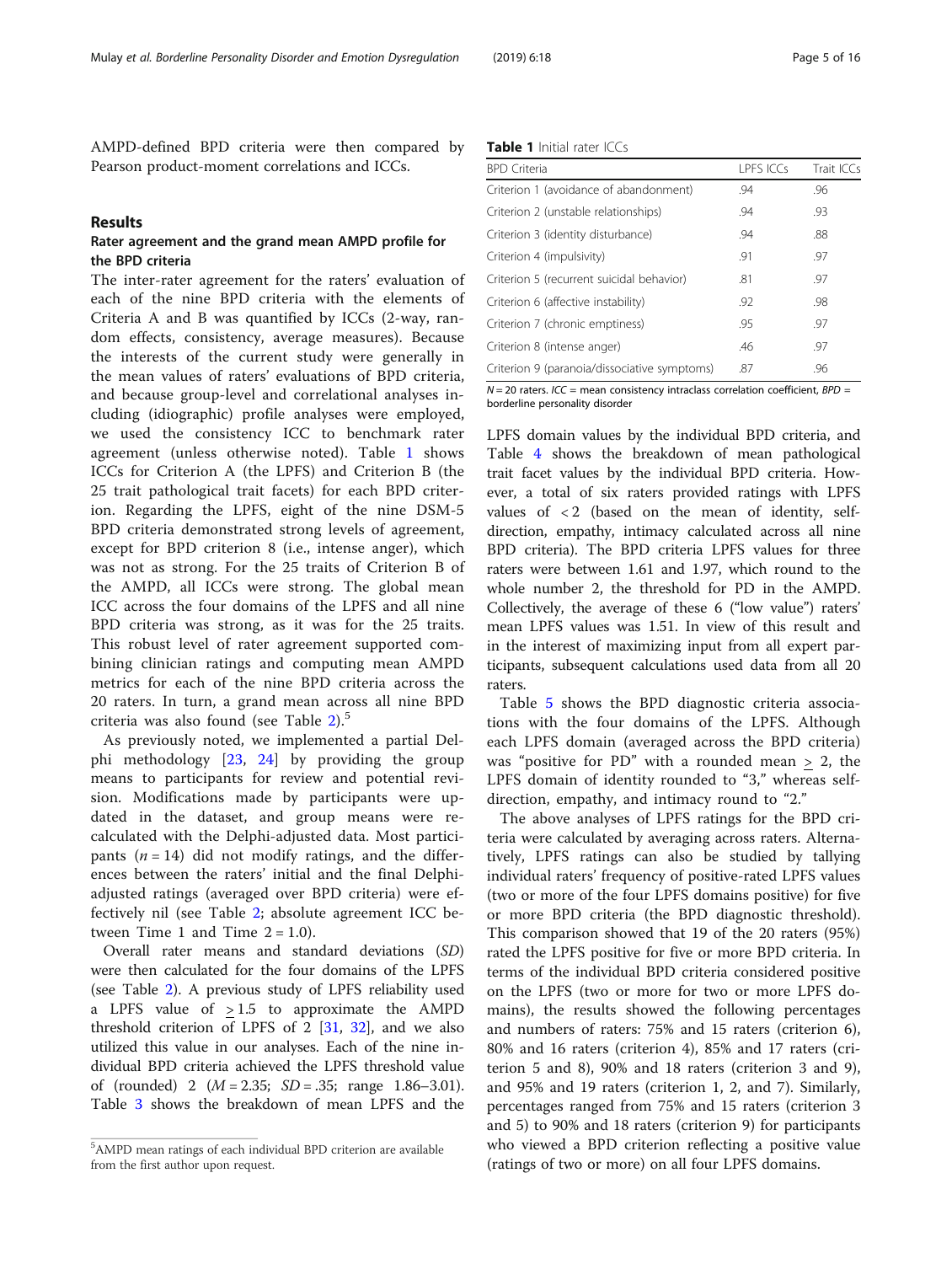$N = 20$  raters. Bolded entries are mean ratings that round to "2" on a 0-3 scale  $(=$   $>$  1.5). Italicized and starred entries are traits in the AMPD BPD algorithm that did NOT reach this level in the current study. The ICC between time one and time two was 1.0, indicating no significant changes in ratings

Withdrawal .61 (.87) .61 (.43)

.41 (.78) .42 (.64)

Unusual Beliefs and Experiences

Next, overall rater means and SDs were calculated for the 25 pathological trait facets of Criterion B (see Table 2). If a trait's mean score was 1.50 or above, it was considered significant because it rounded to 2, a common practice for determining relevance to PD with the AMPD (e.g., [[33\]](#page-14-0)). These mean ratings showed that AMPD-defined BPD was

characterized by the four Criterion B traits of anxiousness, depressivity, emotional lability, and impulsivity. In this regard, it should be noted that the hybrid categorical-dimensional algorithm for BPD in the AMPD additionally includes the traits of hostility, risk taking, and separation insecurity; these traits did not achieve our cut off threshold value of 1.50.

Rater characteristics were also explored in relation to severity ratings given to AMPD depictions of the BPD criteria. We examined associations with variables of academic vs. clinical practice work setting, therapeutic orientation, years of clinical experience, and raters' opinions of the quality of the AMPD system. Among these several variables, only the psychodynamic orientation showed a significant correlation with severity of AMPD judgments (.49  $[p < .03]$  for the full AMPD; .47 for traits  $[p < .04]$ ; .43 for LPFS  $[p < .06]$ ). No other participant variable showed a significant association with severity indices. However, for the six raters whose LPFS domain means were below the exact PD threshold of 2.0 (range .97 to 1.97,  $M = 1.51$  [SD = .39]), their work setting was 97% academic (3% practice) and self-identified theoretical orientation was 23% psychodynamic. In contrast, the other raters  $(n = 14)$  self-identified as 52% academic (48% practice) work setting and 52% psychodynamic theoretical orientation, and they had a mean LPFS rating of 2.75 ( $SD = .34$ ). The means of both groups of raters were significantly different  $(t \mid 18] = 7.17$ ,  $p < .001$ ).

Given the findings of strong rater agreement for characterizing BPD criteria with the elements of the AMPD, these data also provide a way to study differential patterning of AMPD variables with respect to different combinations of the BPD criteria. These analyses begin with study of the intercorrelation of the BPD criteria when characterized by the AMPD model.

## Principal components analysis

In order to summarize the intercorrelations between our AMPD-defined BPD criteria, a PCA was conducted. This PCA with oblimin rotation of the nine BPD criteria was computed on the universe of the means of the 29 elements of the AMPD. An oblique rotation was selected because the BPD criteria reflect correlated features of the syndrome. This procedure in effect constitutes a Q-factor analysis for profile agreement [\[34\]](#page-14-0). The AMPD ratings of the BPD criteria variables exhibited no problematic skew distributions (all skew values < 2), the Kaiser-Meyer-Olkin test (.67) was acceptable, and Bartlett's Test of Sphericity (sig.  $\langle .001 \rangle$ ; thus, all indicated it was permissible to perform a PCA on these data. Inspection

|                                         | Mean Rating and<br>Standard Deviation<br>Time 1 | Mean Rating and<br><b>Standard Deviation</b><br>Time 2 |
|-----------------------------------------|-------------------------------------------------|--------------------------------------------------------|
| Level of Personality Functioning Domain |                                                 |                                                        |
| Identity                                | 2.73 (1.09)                                     | 2.72(63)                                               |
| Self-Direction                          | 2.36(1.16)                                      | 2.37(55)                                               |
| Empathy                                 | 2.16(1.25)                                      | 2.18(.52)                                              |
| Intimacy                                | 2.27 (1.26)                                     | 2.24(.71)                                              |
| Pathological Trait-Facet                |                                                 |                                                        |
| Anhedonia                               | 1.07(1.18)                                      | 1.06(.84)                                              |
| Anxiousness                             | 1.61(1.16)                                      | 1.59(0.64)                                             |
| Attention-Seeking                       | 1.01(1.01)                                      | 1.02(63)                                               |
| Callousness                             | .75(.86)                                        | .78(.54)                                               |
| Cognitive and Perceptual<br>Distortion  | .96(1.06)                                       | .96(.77)                                               |
| Deceitfulness                           | .31(.55)                                        | .32(.18)                                               |
| Depressivity                            | 1.51(1.21)                                      | 1.51(.95)                                              |
| Distractibility                         | .72(.92)                                        | .73 (.39)                                              |
| Eccentricity                            | .39(.69)                                        | .38(.39)                                               |
| Emotional Lability                      | 2.05(1.10)                                      | 2.08(.67)                                              |
| Grandiosity                             | .57(.82)                                        | .57(.37)                                               |
| Hostility                               | $1.32(1.16)^{*}$                                | $1.32*$ (.77)                                          |
| Impulsivity                             | 1.70(1.13)                                      | 1.73(.89)                                              |
| Intimacy Avoidance                      | .58 (.84)                                       | .59 (.26)                                              |
| Irresponsibility                        | .71(.96)                                        | .72(.70)                                               |
| Manipulativeness                        | .79(.94)                                        | .80(.67)                                               |
| Perseveration                           | .57(.96)                                        | .57(.33)                                               |
| Restricted Affectivity                  | .33(.72)                                        | .32(.48)                                               |
| Rigid Perfectionism                     | .26(.61)                                        | .28(.14)                                               |
| Risk Taking                             | $1.14*(1.17)$                                   | $1.17*$ (.93)                                          |
| Separation Insecurity                   | $1.13*(1.10)$                                   | $1.14*$ (.71)                                          |
| Submissiveness                          | .47 (.74)                                       | .48 (.41)                                              |
| Suspiciousness                          | 1.08(1.17)                                      | $1.06$ $(.87)$                                         |

<span id="page-5-0"></span>Table 2 Mean ratings across BPD criteria for Criterion A (Level

of Personality Functioning) and Criterion B (traits)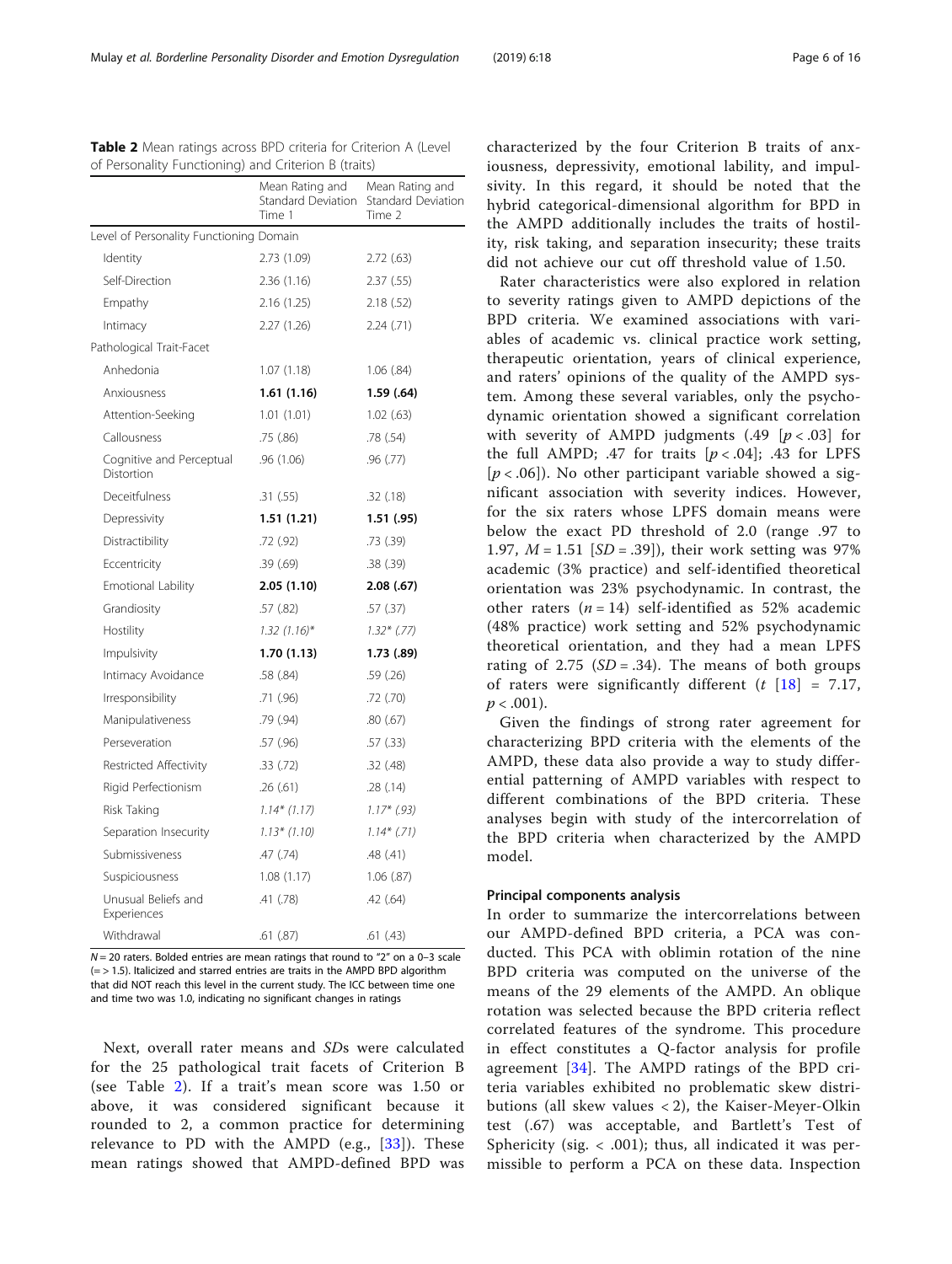| <b>BPD</b> Criterion                         | ID   | <b>SD</b> | EM   | IN   | <b>LPFS Sum</b> |
|----------------------------------------------|------|-----------|------|------|-----------------|
| Criterion 1 (avoidance of abandonment)       | 2.35 | 1.75      | 2.60 | 3.25 | 2.49            |
| Criterion 2 (unstable relationships)         | 2.15 | 1.60      | 2.75 | 3.20 | 2.43            |
| Criterion 3 (identity disturbance)           | 3.55 | 2.85      | 1.90 | 1.65 | 2.49            |
| Criterion 4 (impulsivity)                    | 1.80 | 2.65      | 1.60 | 1.40 | 1.86            |
| Criterion 5 (recurrent suicidal behavior)    | 2.70 | 2.75      | 2.15 | 2.00 | 2.40            |
| Criterion 6 (affective instability)          | 2.72 | 1.80      | 1.55 | 1.55 | 1.91            |
| Criterion 7 (chronic emptiness)              | 3.15 | 2.75      | 1.65 | 1.85 | 2.08            |
| Criterion 8 (intense anger)                  | 2.40 | 2.30      | 2.65 | 2.55 | 2.48            |
| Criterion 9 (paranoia/dissociative symptoms) | 3.65 | 2.90      | 2.75 | 2.75 | 3.01            |
| Mean                                         | 2.72 | 2.37      | 2.18 | 2.24 |                 |

<span id="page-6-0"></span>Table 3 Mean LPFS values for BPD criteria

 $BPD =$  borderline personality disorder,  $ID =$  identity,  $SD =$  self-direction,  $EM =$  empathy,  $IN =$  intimacy,  $LPFS =$  Level of Personality Functioning Scale

of scree plots and the criterion of eigenvalue greater than 1 both indicated a two-component solution was parsimonious and reasonable in this exploratory analysis, accounting for 73% of the variance.<sup>6</sup> See Table [6](#page-9-0) for the component values. The first component was large and accounted for 60% of the variance, and, notably, seven of the nine BPD criteria loaded above .48, with the exception of BPD criteria 7 and 9. The resulting two PCA components were correlated (.46) and demonstrated meaningful patterns of loadings. Component 1 (C1) was largely defined by BPD criterion 2 (unstable interpersonal relationships), 5 (recurrent self-harm), and 8 (intense anger). Component 2 (C2) was mainly defined by BPD criteria 3 (identity disturbance), 7 (chronic emptiness), and 9 (dissociation/paranoia). These two components were labeled as dyscontrol and acting out (C1) and self-identity disturbance (C2). Nonetheless, the two components were highly correlated, revealing only moderate distinctiveness and some BPD criteria showed large cross loadings on both components (e.g., BPD criteria 3 and 5). The Pearson product-moment correlations for the BPD criteria, defined by AMPD ratings, are presented in Table [5.](#page-8-0) In sum, the BPD criteria, characterized by the AMPD scheme, demonstrate very substantial intercorrelations.

Another way to express the psychometric relationships between the AMPD-rated BPD criteria is to correlate each AMPD-BPD criterion with the mean of the other eight AMPD-BPD criteria (minus the index criterion). These item-total correlations for the eight AMPD-BPD criteria were as follows: .69, .76, .85, .53, .80, .81, .53, .74, and 57. Results show that strong internal consistency obtains over the BPD criteria (defined by AMPD ratings), and these findings are congruent with the high degree of shared variance seen in the PCA.

## Criterion-aggregated trait profile and whole-person AMPD prototypes convergence

An individual DSM diagnostic criterion, even when combined with other criteria, may or may not carry the same information as a diagnostic characterization at the whole-person level. In order to study these issues, the AMPD pathological trait grand means computed for the aggregated nine individual BPD criteria (each of which are specific criteria and not whole-person BPD targets) from our present study were compared with wholeperson clinician ratings of AMPD traits associated with BPD abstracted from two other studies in the literature. These studies provided rating data based on 10 PD experts of Waugh et al. [\[25](#page-14-0)] and 105 clinicians of Anderson et al. [\[26](#page-14-0)]. Both studies asked the clinician to evaluate a person with prototypical BPD using the 25 AMPD pathological trait facets. Agreement for the 10 expert PD raters in Waugh et al. [[25\]](#page-14-0) was strong: the ICC (2-way random effects, consistency agreement) was .59 single and .94 mean. This level of agreement justified taking the group mean as an expert AMPD trait profile of prototypal of BPD. The Anderson et al. [\[26](#page-14-0)] study did not permit interrater reliability data to be described similarly.

 $6$ Relaxing the eigenvalue > 1 criterion permitted a 3-component solution to emerge (3rd eigenvalue = .96) accounting for 84% of the variance. This solution, with an oblique rotation, yielded components reflecting affective and interpersonal dyscontrol (criteria 1, 2, 8), identity disturbance (3, 7, 9), and behavioral dyscontrol (4,5). These results resemble the 3 highly correlated factors sometimes found in CFA from other studies (see Discussion section). We emphasize the 2-component interpretation of the PCA in the interests of descriptive parsimony. Moreover, the data were also studied with different rotations as well as a Principal Axes FA; results were generally quite similar.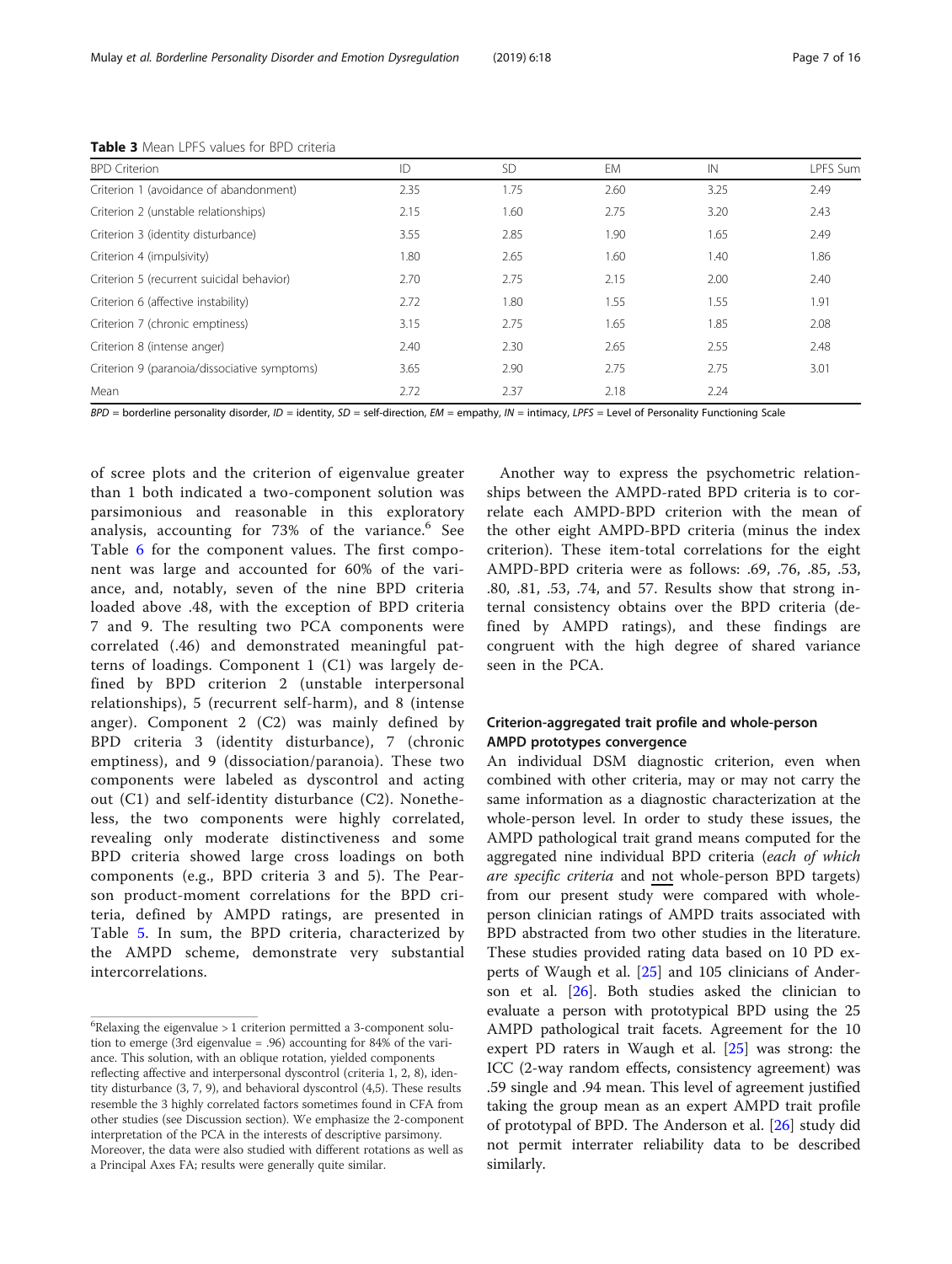$AMH =$  Anhedonia,  $Anx =$  Anxiety,  $AS =$  Attention-Seeking, Call = Callousness,  $Cog =$  Cognitive and Perceptual Distortion, Dect = Deceitfulness, Dep  $=$  Depressivity, Dist = Distractibility, Eccen = Eccentricity, EL = Emotional Lability, Gran = Grandiosity, Hos = Hostility, Impul = Impulsivity, IA = Intimacy

Avoidance, Irres = Irresponsibility, Man = Manipulativeness, Per = Perseveration,  $RA$  = Restricted Affectivity,  $RP$  = Rigid Perfectionism,  $RT$  = Risk Taking,  $SI =$  Separation Insecurity,  $Sub =$  Submissiveness,  $Sus =$  Suspiciousness, Unu = Unusual Beliefs and Experiences,  $WD =$  Withdrawal,  $CI =$  Criterion 1, C2 = Criterion 2,  $C3$  = Criterion 3,  $C4$  = Criterion 4,  $C5$  = Criterion 5,  $C6$  = Criterion 6,  $C7$  = Criterion 7,  $C8$  = Criterion 8,  $C9$  = Criterion 9

The Waugh et al. [[25](#page-14-0)], Anderson et al. [[26](#page-14-0)], and current study grand mean AMPD trait profiles were compared for agreement using ICCs. The two-way random effects, absolute agreement mean ICCs for these studies were good to excellent. The current study AMPD trait results for the aggregated BPD criteria correlated with the 10 experts' prototype ratings of Waugh et al.  $[21]$ , with an ICC = .63 (good). The current study's results correlated with the Anderson et al. [[22](#page-14-0)] prototype ratings with an ICC = .75 (excellent). For comparison, we note the 10 experts of Waugh et al. [\[25](#page-14-0)] correlated with the 105 clinicians of Anderson et al.  $[26]$  $[26]$  $[26]$  at ICC = .83 (excellent). Thus, our BPD AMPD profile created by aggregating trait ratings across the BPD nine criteria, which summarizes the ratings for individual BPD criteria rather than whole-person ratings for BPD, nonetheless shows strong resemblance to the results of the prototype rating method.

## Additional convergent associations

We examined correlations between additional ways of depicting BPD with the AMPD. First, we operationalized the DSM-5 AMPD hybrid categorical-dimensional algorithm for BPD by assigning the designated traits (i.e., anxiousness, depressivity, emotional lability, hostility, impulsivity, risk taking, and separation insecurity) a value of "3," and "0" for non-included traits. Second, we examined the AMPD trait profile for BPD found in Morey et al.'s [[27](#page-14-0)] study of 337 clinician ratings of patients using the AMPD and DSM-IV PD criteria. For comparison purposes, we also examined associations with an AMPD trait profile devised out of the meta-analytic mean correlation values for each of the 25 AMPD traits associated with BPD diagnosis reported in Waters et al. [\[21](#page-14-0)]. The Waters et al. [\[21\]](#page-14-0) meta-analysis pooled data from studies that used AMPD and consisted of 19 samples and, for the BPD diagnosis, nearly 8000 total subjects. However, it should be emphasized that the meta-analysis mainly reflected data from Personality Inventory for the DSM-5 (PID-5 [[35](#page-14-0)]) self-report methods (e.g., 30 of their 37 correlation matrices were with PID-5 self-report data). Thus, this index of Criterion B traits associated with BPD diagnosis is not fully comparable to the Waugh et al. [\[25\]](#page-14-0), the Anderson et al. [\[26\]](#page-14-0), or the Morey et al. [[27](#page-14-0)] indices for BPD because they were based on clinician whole-person ratings as opposed to mainly self-report assessment defined BPD as with Waters et al. [\[21\]](#page-14-0). Thus, increased method of measurement variance is expected to affect comparisons with the Waters et al. [\[21\]](#page-14-0) results.

Table [7](#page-9-0) presents our mean AMPD trait profile (aggregated overall nine BPD criteria) correlated with the data from Waugh et al. [[25\]](#page-14-0), Anderson et al. [\[26](#page-14-0)], the DSM-5-III hybrid algorithm, the Morey et al. [\[27](#page-14-0)] data for BPD ratings, and the Waters et al. [[21](#page-14-0)] meta-analytic and mainly PID-5-defined BPD profile. The aggregated BPD criterion AMPD rating profile from the current study was most highly associated with the Waugh et al. [[25\]](#page-14-0) expert AMPD prototype, but the differences between the correlations with the Anderson et al. [\[26](#page-14-0)], DSM-5 hybrid algorithm, and Morey et al. [[27](#page-14-0)] results are not significantly different. However, the aggregated BPD criterion AMPD rating profile was least associated with the findings from Waters et al. [[21](#page-14-0)] showing a correlation of .62 (significant at  $p < .02$ , one-tailed,  $Z = 2.16$ ).

### Divergent correlations

It is informative to contrast the above convergent correlational results with those for divergent associations with

<span id="page-7-0"></span>Table 4 Mean trait facet values for BPD criteria

|           | C1   | C <sub>2</sub> | C <sub>3</sub> | C4   | C <sub>5</sub> | C <sub>6</sub> | C7   | C8   | C9   |
|-----------|------|----------------|----------------|------|----------------|----------------|------|------|------|
| Anh       | .50  | .50            | .85            | .60  | 2.05           | 1.10           | 2.85 | .35  | .75  |
| Anx       | 2.4  | 1.40           | 1.20           | 1.20 | 1.55           | 2.75           | 1.05 | .85  | 1.95 |
| AS        | 1.95 | 1.30           | .65            | 1.50 | 1.80           | .70            | .30  | .70  | .30  |
| Call      | .70  | 1.35           | .35            | 1.10 | .90            | .30            | .30  | 1.75 | .25  |
| Cog       | .80  | .50            | 1.30           | .65  | 1.10           | .45            | .50  | .50  | 2.85 |
| Dect      | .60  | .60            | .35            | .30  | .30            | .20            | .20  | .35  | .10  |
| Dep       | 1.35 | .95            | 1.30           | .70  | 2.95           | 2.45           | 2.70 | .35  | .80  |
| Dist      | .35  | .25            | .80            | 1.45 | .50            | .90            | .60  | .55  | 1.15 |
| Eccen     | .30  | .25            | .40            | .25  | .30            | .25            | .15  | .15  | 1.14 |
| EL        | 2.55 | 2.45           | 1.60           | 1.65 | 2.45           | 3.00           | .85  | 2.50 | 1.65 |
| Gran      | .60  | 1.35           | .80            | .45  | .30            | .35            | .10  | .75  | .40  |
| Hos       | 1.15 | 1.80           | .65            | .90  | 1.1            | 1.75           | .35  | 2.95 | 1.25 |
| Impul     | 1.50 | 1.55           | 1.1            | 2.95 | 2.70           | 2.0            | .35  | 2.50 | .90  |
| IA        | .35  | .65            | .45            | .25  | .70            | .35            | .95  | .65  | .95  |
| Irres     | .20  | .40            | .35            | 2.35 | .90            | .55            | .25  | 1.25 | .25  |
| Man       | 1.90 | 1.40           | .20            | .85  | 1.55           | .40            | .15  | .65  | .10  |
| Per       | 1.25 | .45            | .10            | .80  | .80            | .40            | .45  | .45  | .45  |
| RA        | .05  | .05            | .20            | .25  | .20            | .05            | 1.55 | .05  | .50  |
| <b>RP</b> | .30  | .50            | .45            | .30  | .25            | .05            | .30  | .10  | .25  |
| RT        | 1.20 | .55            | .65            | 2.90 | 2.35           | .45            | .40  | 1.65 | .40  |
| SI        | 2.85 | 1.45           | 1.05           | .60  | 1.1            | 1.15           | .90  | .55  | .60  |
| Sub       | 1.45 | .70            | .60            | .30  | .30            | .30            | .40  | .10  | .20  |
| Sus       | 1.75 | 1.60           | .45            | .20  | .30            | .65            | .40  | 1.40 | 2.75 |
| Unu       | .25  | .25            | .40            | .15  | .20            | .10            | .20  | .10  | 2.10 |
| <b>WD</b> | .35  | .40            | .45            | .25  | .80            | .30            | 1.40 | .30  | 1.20 |
| Mean      | 1.07 | .91            | .67            | .92  | 1.10           | .84            | .70  | .86  | .95  |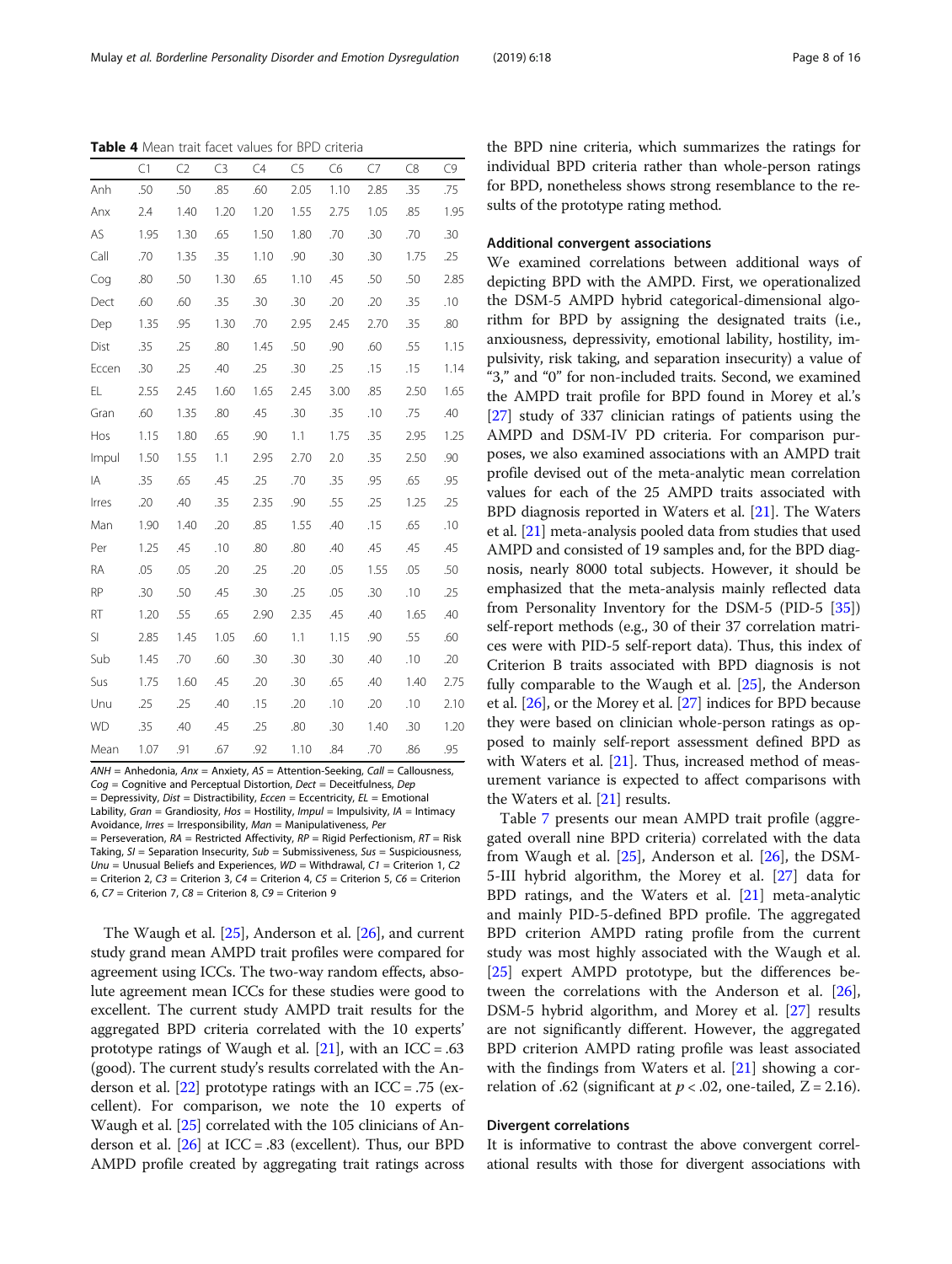<span id="page-8-0"></span>Mulay et al. Borderline Personality Disorder and Emotion Dysregulation (2019) 6:18 Page 9 of 16 Page 9 of 16

| <b>BPD</b> Criteria                          | One  | Two  | Three | Four | Five | Six  | Seven | Eight | Nine |
|----------------------------------------------|------|------|-------|------|------|------|-------|-------|------|
| Criterion 1 (avoidance of abandonment)       |      |      |       |      |      |      |       |       |      |
| Criterion 2 (unstable relationships)         | .85  |      |       |      |      |      |       |       |      |
| Criterion 3 (identity disturbance)           | 0.58 | 0.61 |       |      |      |      |       |       |      |
| Criterion 4 (impulsivity)                    | 0.35 | 0.36 | 0.48  |      |      |      |       |       |      |
| Criterion 5 (recurrent suicidal behavior)    | 0.59 | 0.56 | 0.70  | 0.71 |      |      |       |       |      |
| Criterion 6 (affective instability)          | 0.66 | 0.65 | 0.73  | 0.48 | 0.77 |      |       |       |      |
| Criterion 7 (chronic emptiness)              | 0.29 | 0.29 | 0.71  | 0.17 | 0.72 | 0.55 |       |       |      |
| Criterion 8 (intense anger)                  | 0.57 | 0.81 | 0.59  | 0.67 | 0.61 | 0.62 | 0.23  |       |      |
| Criterion 9 (paranoia/dissociative symptoms) | 0.43 | 0.51 | 0.74  | 0.17 | 0.34 | 0.49 | 0.49  | .48   |      |

Table 5 Correlations between AMPD-defined BPD criteria

 $BPD =$  borderline personality disorder.  $r = .43$  significant at .05;  $r = .48$  significant at .01

the aggregated BPD criterion AMPD rating profile. This was examined in different ways. First, we compared the aggregated BPD criterion profile with the five other DSM-5- III categorical-dimensional PD algorithms (antisocial, avoidant, narcissistic, obsessive-compulsive, and schizotypal). This was also done by marking a defining trait with a "3" and a non-defining trait with "0" for each PD algorithm. This analysis permits divergent relationships with the AMPD algorithms to be discerned with respect to the BPD algorithm. Secondly, we compared our aggregated BPD criterion AMPD profile with the AMPD trait profile for each of the Morey et al.  $[27]$ <sup>7</sup> and the Waters et al.  $[21]$  non-BPD DSM-IV PDs. The mean divergent correlation for our aggregated BPD criteria AMPD profile with the (non-BPD) AMPD hybrid categorical-dimensional PD algorithms was −.19. The comparable mean divergent correlation for the Morey et al. [[27](#page-14-0)] and Waters et al. [[21](#page-14-0)] non-BPD AMPD profiles was −.05. These comparisons show that the aggregated BPD criterion AMPD profile is substantially different from AMPD algorithms for other PDs and with respect to non-BPD AMPD profiles derived from other studies.

## AMPD profiles from various configurations of BPD criteria

In view of the fact the polythetic nosology of the DSM-IV BPD criteria can produce 256 different combinations of positive diagnoses, we explored the implications of different combinations of the BPD criteria when they are expressed in the AMPD rating metric. We compiled mean AMPD profiles based on five, seven, eight, and nine BPD criteria, with these numbers of criteria organized by their empirical base rates (BR) of occurrence of the criteria, based on data from Grilo et al. [[28](#page-14-0)]. For example, for the five-criteria BPD AMPD profile, we calculated the average of the mean

AMPD ratings for the first five BPD criteria in rank order of frequency of diagnosis. Figure [1](#page-10-0) shows the relationship between AMPD profiles of BPD computed for different configurations of criteria. Importantly, all profiles are extremely similar. This can be quantified by the ICC (2-way random effects, absolute agreement) single rater agreement for AMPD BPD profiles based on five, seven, eight, and nine criteria, which produced an ICC of .98. Thus, common BR occurrences of BPD criteria yielding the diagnosis of BPD show very similar AMPD profiles.

The empirical BRs of the BPD criteria in persons diagnosed as BPD are not necessarily the same as the BPD criteria clinicians believe are most central to making a diagnosis of BPD. To explore this, we used data from Kim and Ahn's [\[29\]](#page-14-0) study of clinicians' ratings of the causal centrality and importance of DSM diagnostic criteria. We developed a series of AMPD profiles generated from the rank order of the clinician rated causal centrality of the BPD criteria. This was done for each of five, seven, eight, and nine BPD criteria. These AMPD BPD profile configurations were highly similar and showed strong correspondence with the BR-configured AMPD profiles. For example, the single ICC (2-way, random effects, absolute) between the BR-determined and the rank ordered causally central BPD criteria for five BPD criteria was .95. The ICC between the five causally central criteria and all nine BPD criteria (the grand mean) was .96.<sup>8</sup>

Finally, we compared the AMPD BPD profile associated with the five highest LPFS-rated BPD criteria (BPD criteria 9, 1, 3, 8, 2) with the above ways to configure BPD and their associated AMPD profiles. This "LPFS

<sup>&</sup>lt;sup>7</sup>The (divergent) Morey et al. [[27](#page-14-0)] non-BPD AMPD profiles were for antisocial, avoidant, narcissistic, obsessive-compulsive, schizotypal, paranoid, schizoid PD (mean r = −.11; range .16 to −.45). The (divergent) Waters et al. [\[21](#page-14-0)] non-BPD AMPD profiles were for antisocial, avoidant, narcissistic, obsessive-compulsive, and schizotypal PD (mean r = .06; range .19 to −.01).

<sup>8</sup> The rank order of the 1–9 DSM BPD criteria by BR from Grilo et al. [\[28](#page-14-0)] is: 6, 4 & 8 (tie), 7,2,3, 9, I, 5; the Kim and Ahn [\[29\]](#page-14-0) causal centrality ranking order is: 4,5,1,8,9,2,6,3,7. The rank order of the BPD criteria by total LPFS AMPD severity ratings from our study is: 2 (tie), 4, 2 (tie), 8, 5,7,6.3,1. Spearman rho correlations are: BR and causal centrality = −.31, BR and total LPFS = .59, causal centrality and total  $LPFS = .26$ .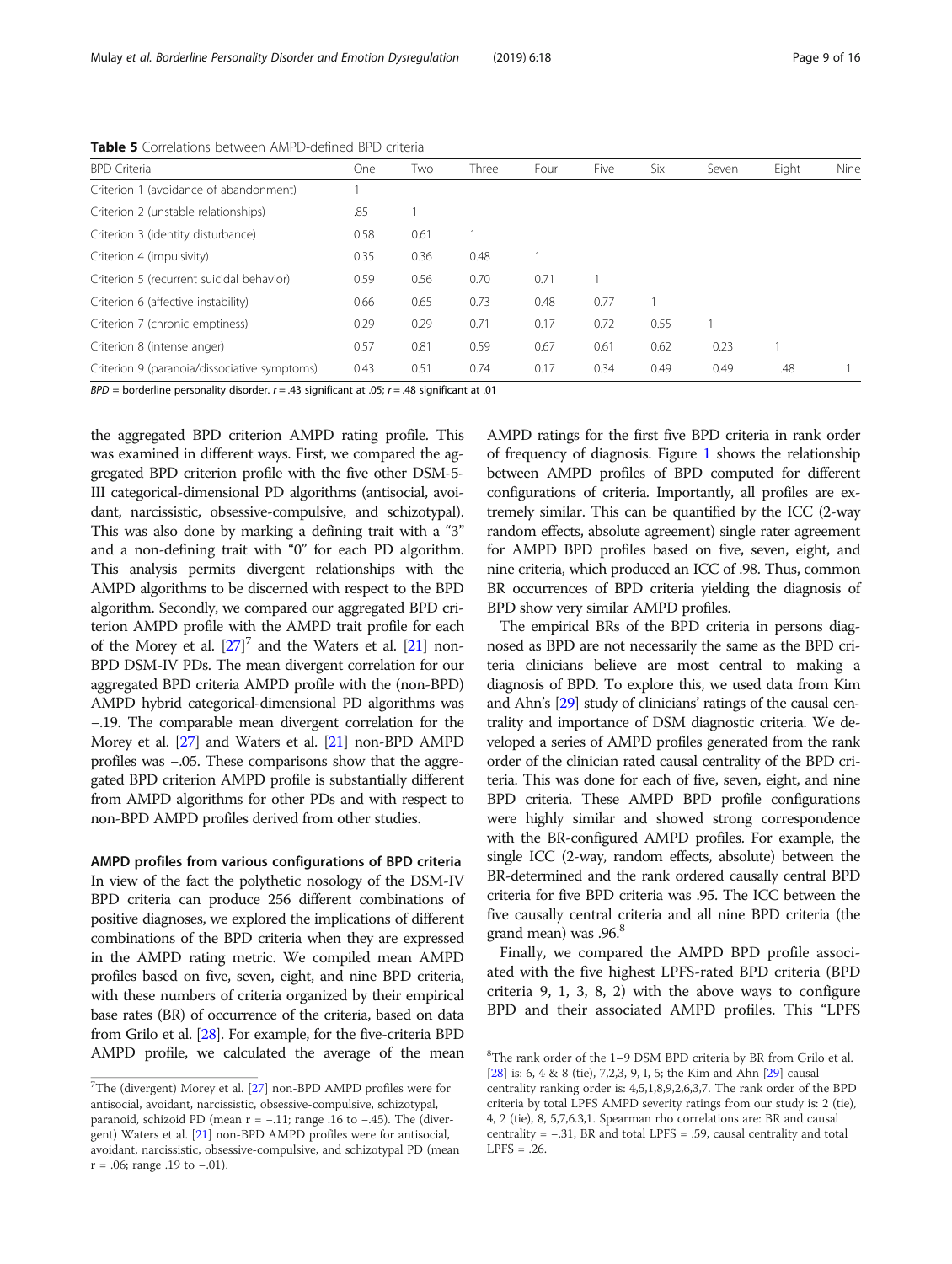Bolded items are considered key markers for the given component. An oblimin rotation was used.  $PCA = principal$  components analysis,  $BPD$ 

= borderline personality disorder

severity" BPD AMPD profile correlated .90 with the AMPD profile of the first five BR-ordered criteria, and .97 with the first five causally central BPD criteria (Pearson rs). The single ICC values were .89 and .96, respectively. As with the previous comparisons of different configurations of BPD criteria, the five most severe BPD criteria determined by LPFS value differed little from BR or causally central (five) criteria determined AMPD profiles.

## Qualitative Back-translation of the grand mean AMPD BPD profile

The outside expert, who was blinded to the details of our study, described the grand mean AMPD profile for BPD found from our clinician ratings in the following manner:

The most elevated facets are depressivity, anxiety, emotional lability, impulsivity. This combination resembles the criteria for DSM-IV borderline PD, particularly in the sense that impulsivity is mixed with emotional lability. LPFS domains are all elevated, particularly identity disturbance. This is also consistent with the  $DSM-IV<sup>9</sup>$ borderline PD criteria.

## **Discussion**

To our knowledge, this is the first study to examine the nine criteria of BPD (at the level of the individual diagnostic criterion) in relation to both the LPFS and the 25

Table 7 Pearson correlations between BPD rating studies

| Rater Study           | 1.  | 2.  | 3.  | 4.  | 5.  | 6. |
|-----------------------|-----|-----|-----|-----|-----|----|
| 1. Waugh et al.       |     |     |     |     |     |    |
| 2. Anderson et al.    | .81 |     |     |     |     |    |
| 3. DSM-5 Hybrid Model | .82 | .76 |     |     |     |    |
| 4. Morey et al.       | .83 | .92 | .71 |     |     |    |
| 5. Waters et al.      | .70 | .38 | .47 | .54 |     |    |
| 6. Current Study      | .88 | .82 | .82 | .82 | .62 |    |

All correlations are significant at  $p < .01$ ;  $N = 25$  AMPD pathological trait-facets

pathological trait facets of the AMPD. It is also the first AMPD study of BPD to focus on multiple conceptually meaningful combinations of the specific BPD diagnostic criteria (as opposed to whole-person or prototype ratings of BPD) while using the full AMPD scheme and without reliance on self-report instrumentation. Numerous important findings emerged.

First, we found that clinicians and researchers of varying theoretical orientations and professional work settings can characterize the nine criteria of BPD with the AMPD scheme with excellent overall agreement. For the LPFS (Criterion A), eight of the nine BPD criteria evidenced excellent levels of rater agreement, with a single exception (i.e., fair rater agreement for BPD criterion 8, which refers to intense anger). Although only one BPD criterion, cross-walked with the LPFS, showed less than excellent rater agreement, this result nonetheless reminds clinicians of the importance of developing an adequate understanding of the scope and purpose of the LPFS, as well as practice with the measure before rendering clinical PD diagnoses with the AMPD. With respect to the literature on applying the LPFS, studies have reported varying levels of inter-rater reliability [[32](#page-14-0), [36](#page-14-0)–[42](#page-15-0)], but they generally reveal fair levels of agreement among raters using the LPFS. However, it should be noted these studies used various forms of the LPFS, types of raters, application targets, and methods of ascertainment. It is known that method factors are highly relevant to the assessment of diagnostic reliability [\[43](#page-15-0)]. Hence, it is essential to specify the "what," "how," "who," and "where" of rater reliability with the LPFS (and AMPD).

Most recent research findings indicate clinical application of the LPFS can be performed with acceptable levels of interrater reliability, particularly after training in its use [[31,](#page-14-0) [39\]](#page-14-0). Interestingly, even though our raters possessed very strong and relevant expertise, six of the 20 raters did not achieve the exact threshold value of 2 for mean LPFS across their ratings of the BPD criteria. But, these findings can be stated in another, meaningful way, with respect to diagnosis of BPD. The number of raters who provided positive LPFS ratings (two or more of the four domains) for five or more of the nine BPD criteria

<span id="page-9-0"></span>Table 6 PCA of BPD criteria in AMPD Metric

| <b>Table 6</b> PCA of BPD criteria in AMPD Metric |                                             |                                               |  |  |  |  |
|---------------------------------------------------|---------------------------------------------|-----------------------------------------------|--|--|--|--|
| <b>BPD Criteria</b>                               | Component 1<br>(Dyscontrol -<br>Acting Out) | Component 2<br>(Self Identity<br>Disturbance) |  |  |  |  |
| Criterion 1 (avoidance<br>of abandonment)         | .79                                         | .49                                           |  |  |  |  |
| Criterion 2 (unstable<br>relationships)           | .85                                         | .49                                           |  |  |  |  |
| Criterion 3 (identity<br>disturbance)             | .68                                         | .89                                           |  |  |  |  |
| Criterion 4 (impulsivity)                         | .77                                         | .18                                           |  |  |  |  |
| Criterion 5 (recurrent<br>suicidal behavior)      | .80                                         | .62                                           |  |  |  |  |
| Criterion 6<br>(affective instability)            | .77                                         | .70                                           |  |  |  |  |
| Criterion 7<br>(chronic emptiness)                | .31                                         | .89                                           |  |  |  |  |
| Criterion 8<br>(intense anger)                    | .90                                         | .38                                           |  |  |  |  |
| Criterion 9 (paranoia/<br>dissociative symptoms)  | .43                                         | .78                                           |  |  |  |  |

Note: DSM-IV and DSM-5, Section II use the same criteria for BPD.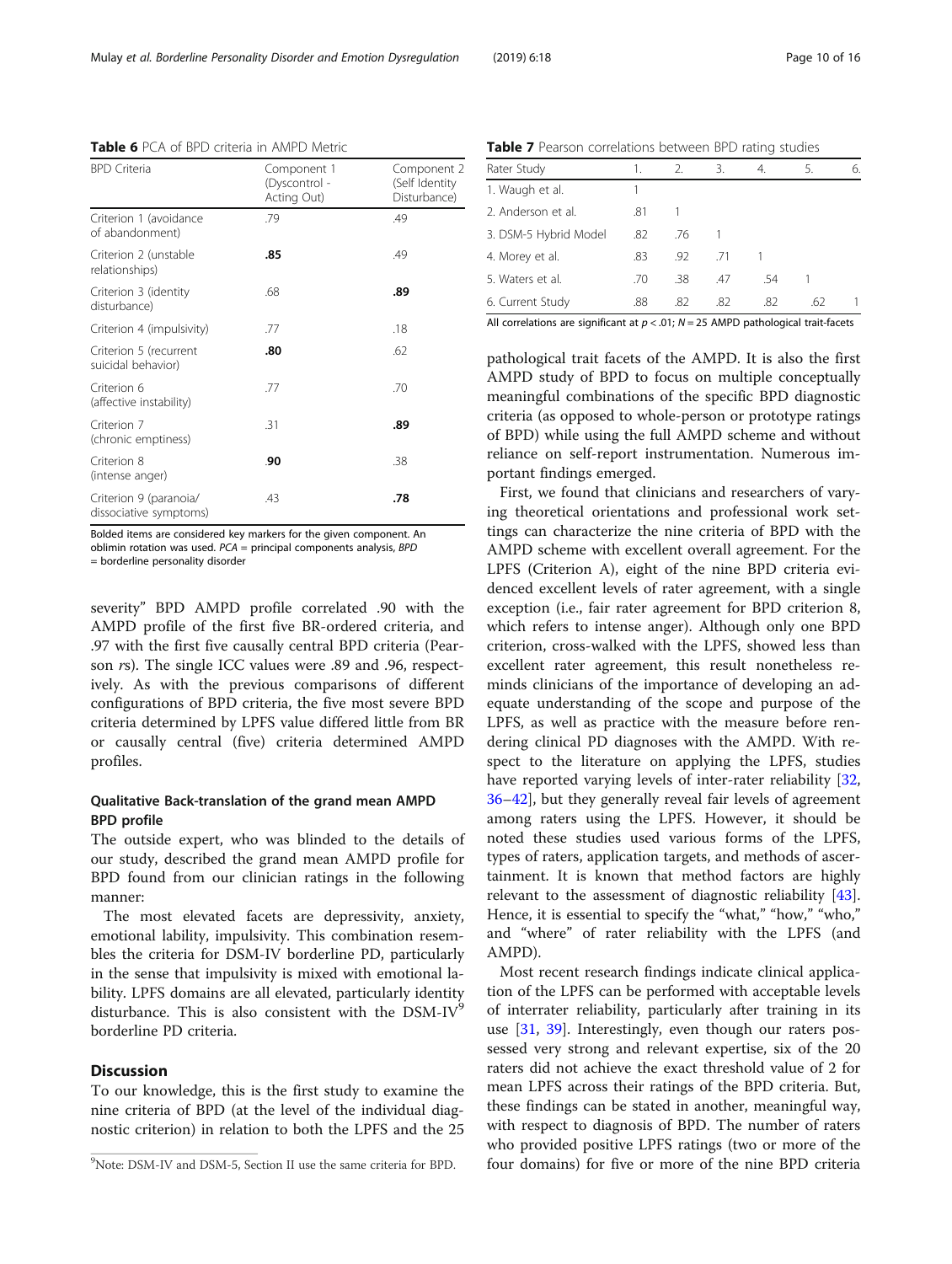<span id="page-10-0"></span>

was 19 of the 20 raters. Thus, combining the BPD criteria to yield the diagnosis of BPD, 95% of the raters gave positive LPFS ratings.

The ratings for LPFS at the domain level illustrate an important observation. That is, the mean rating rounded to a whole number for the ID domain of the LPFS was '3' whereas the SD, EM, and IN domains were '2.' This result for the domain of ID highlights the importance of identity dysfunction in DSM BPD diagnosis. This observation is consistent with studies of clinicians' conceptualization of BPD [\[29](#page-14-0)], as well as classic formulations of BPD [\[44](#page-15-0)], which influenced modern DSM formulations of the syndrome, and recent emphases on the role of identity in the developmental psychology of BPD [[45](#page-15-0)].

Interestingly, very few rater characteristics were associated with making more or less AMPD severity judgments for the BPD criteria. Although our comparisons do not exhaust the many ways different rater characteristics could be studied in relation to applying the AMPD criteria for BPD, they suggest the AMPD may be relatively agnostic with respect to clinician characteristics, such as years of clinical experience, their opinion on the merits of the AMPD system, and type of professional work setting. This is an important finding, given that some have expressed concerns the LPFS may be too difficult or theoretically complex [\[37\]](#page-14-0). We did find that self-identified psychodynamic orientation was moderately and significantly correlated with rendering more severe AMPD ratings of the BPD criteria. This observation recalls the conceptual heritage of the LPFS, which drew heavily from psychodynamic research traditions, as well as social-cognitive developmental theory [\[46](#page-15-0)].

Relatedly, Mulay, Cain, Waugh, et al. [\[47](#page-15-0)] found that knowledgeable raters considered the elements of Criterion A to reflect greater psychodynamic (and personological) personality paradigms relative to Criterion B, which was seen as more reflective of the multivariate and empirical paradigms. It may be that greater familiarity or comfort with psychodynamic thinking sensitizes clinicians to more differentiated (or at least more severe) LPFS judgments of psychopathology. In this regard, it should be noted that the most conservative raters (with LPFS grand mean ratings < 2) strongly identified with an academic work setting and much less of the psychodynamic orientation.

Amongst the most important contributions of the current study is the overall AMPD portrayal of BPD across all nine criteria (see Fig. [2\)](#page-11-0). This AMPD profile of BPD shows that only four of the seven official DSM-5 Criterion B traits were rated as clinically significant (i.e., trait mean score of  $> 1.5$ ). These were anxiousness, depressivity, emotional lability, and impulsivity. Notably, the other three AMPD-defining traits for BPD (separation insecurity, hostility, and risk taking) were not significant. This finding suggests that clinicians, when evaluating individual BPD diagnostic criteria, find anxiousness, depressivity, emotional lability, and impulsivity the key trait markers when the diagnostic criteria are combined to yield threshold BPD. This finding is not identical to that from clinicians' ratings made at the whole-person or prototype level [\[25](#page-14-0), [26\]](#page-14-0). When the rating target is a whole person prototype, other traits (such as attention seeking, cognitive and perceptual dysregulation, intimacy avoidance, irresponsibility, manipulation,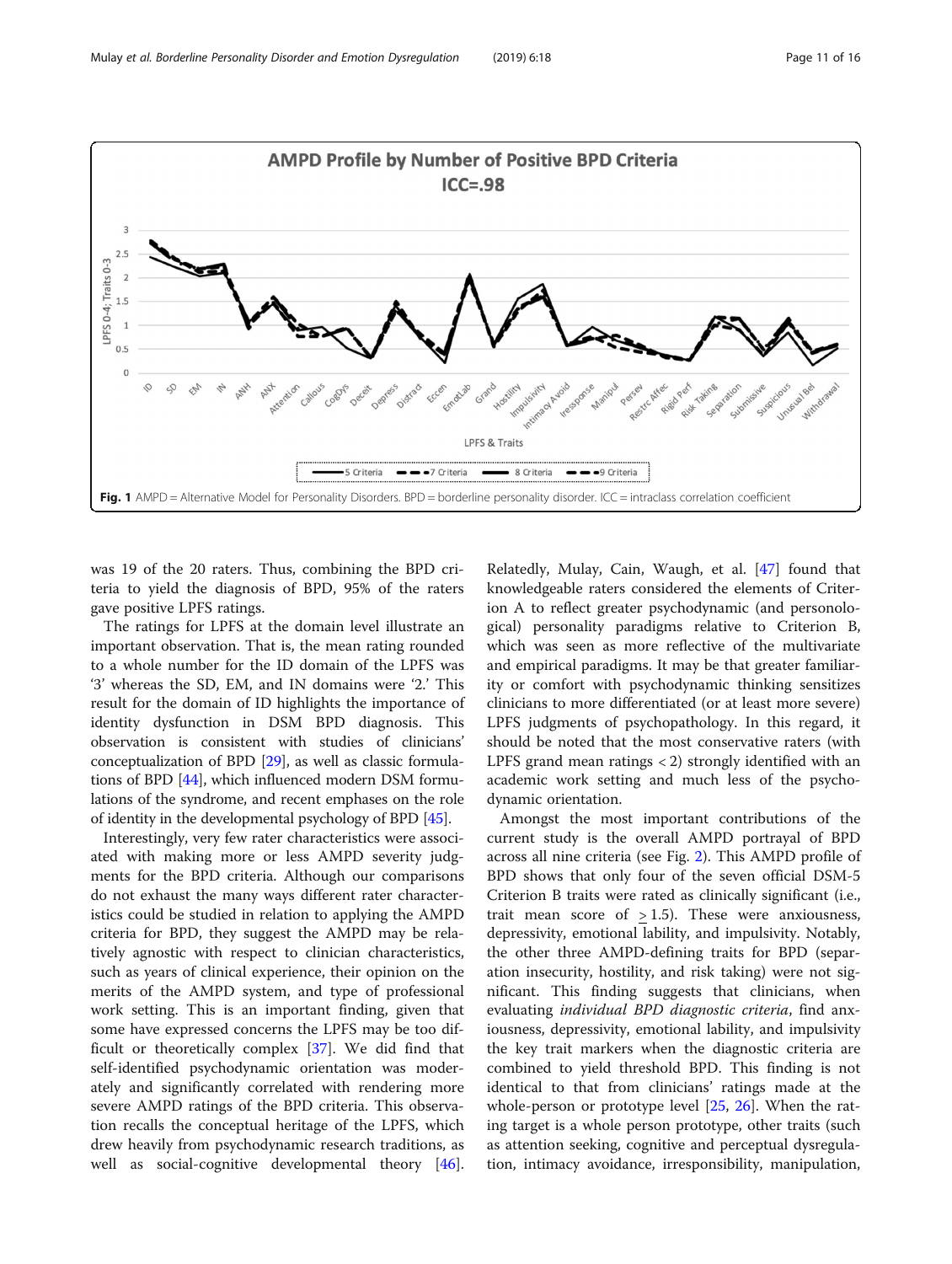<span id="page-11-0"></span>

suspiciousness, and unusual behavior and experiences) sometimes emerge as associated with the BPD syndrome. Such findings have led investigators to suggest that the AMPD trait algorithm for BPD might consider additional defining traits [\[26,](#page-14-0) [27](#page-14-0)]. However, our results are similar to that of Morey and Skodol [[48\]](#page-15-0), who found that the presence of four DSM-5 Section III traits increased convergence between DSM-IV-TR and DSM-5 Section III.

A recent meta-analysis conducted by Waters, Bagby and Sellbom [[21\]](#page-14-0) found that, of the seven Criterion B traits generating an AMPD diagnosis of BPD, six demonstrated significant associations with BPD. However, 11 of the 18 traits that are not now considered defining of BPD also showed significant associations with BPD. These findings are important and suggest refinement of the AMPD BPD algorithm may be in order, yet it is also relevant to note that the majority of the studies in Waters et al. [[21\]](#page-14-0) utilized a self-report instrument to assess the 25 pathological trait facets, rather than clinical ratings. Weighing evidence for revised AMPD diagnostic algorithms for BPD must also consider the method of ascertainment used in the source investigations. Selfreport and clinical ratings for AMPD dimensions are not isomorphic. It is known that low to moderate correlations are found for self-report measures and informant report in PD with regard to externalizing disorders [\[49](#page-15-0)]. Our study relied on clinician ratings, using the full AMPD to characterize individual BPD criteria, and not whole person prototypes of BPD (or of actual patients independently diagnosed with BPD). Thus, the present study differs quite a bit from many of the studies in the

aforementioned meta-analysis. Essentially, our results speak to how the BPD criteria are viewed in the language of the AMPD. This is a beginning consideration in the process of reckoning potential fine-tuning of AMPD schemes for BPD.

We found that the AMPD ratings of the BPD criteria demonstrate substantial intercorrelations. One way to summarize these relationships is through a PCA of the AMPD ratings of BPD criteria. Our PCA revealed two correlated components: a large first component characterized by dyscontrol and acting out (BPD criteria 2, 5, and 8), and another component defined by self-identity disturbance (BPD criteria 3, 7, and 9). Although our results are not directly comparable to those from studies using clinical ratings of patients, it is interesting that our results are so similar to those from previous factor analytic investigations of BPD criteria based on clinical data. For example, the confirmatory factor analytic (CFA) studies of Sanislow et al. [\[50\]](#page-15-0) found three very highly correlated factors (labeled disturbed relatedness, behavioral dysregulation, and affective dysregulation), but a large central factor predominated. Our PCA of the AMPD-rated BPD criteria seems to capture variance related to dyscontrol and acting out (like the behavioral and affective dysregulation dimensions of Sanislow et al. [[50\]](#page-15-0)), as well as variance related to identity disturbance (like the disturbed relatedness dimension of Sanislow et al. [\[50\]](#page-15-0)). Nonetheless, we emphasize that there was substantial shared variance within our AMPDcharacterized BPD criteria (the first component carried 60% of the variance). This result resembles common findings from empirical factor analytic studies of BPD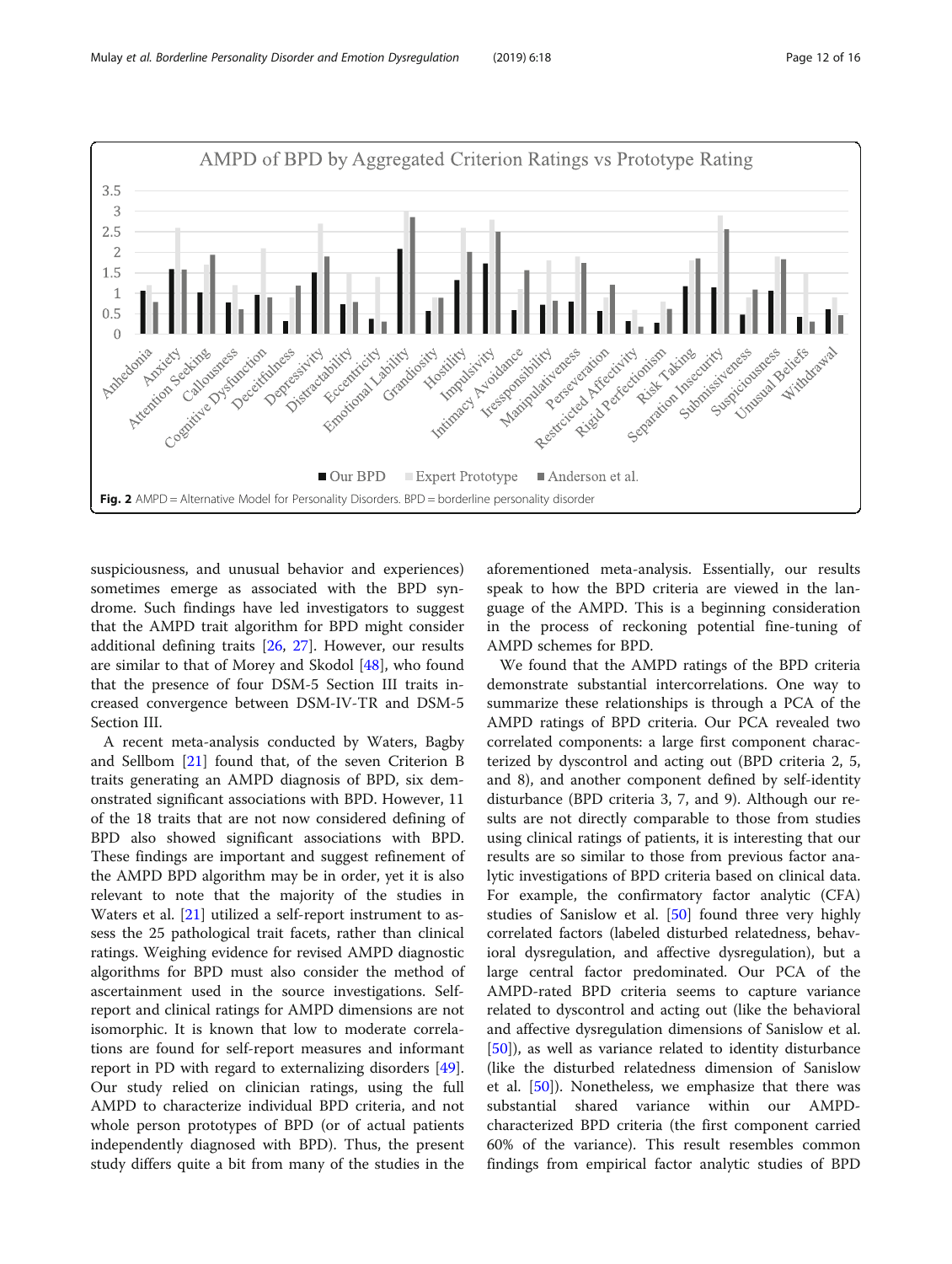and PD criteria, which typically find a large general dimension [[30,](#page-14-0) [50](#page-15-0)–[54\]](#page-15-0). These studies varied widely as to samples and methods, but they consistently support the conclusion that a large general factor is present, and from one to two additional smaller factors may be reflected in the BPD criteria. Our study shows that when clinicians characterize the BPD criteria with the Criterion A and B of the AMPD, generally similar patterns emerge.

Our study reveals additional important details pertinent to the DSM criterion approach to diagnosis of BPD. Although the criteria for DSM-IV BPD diagnosis can yield a positive diagnosis in many ways (i.e., 256), we found that BPD AMPD profiles generated by (1) the grand mean of all nine criteria, (2) increasing numbers of criteria determined by base rate, (3) causal centrality, and (4) LPFS severity ratings of the BPD criteria resulted in highly similar AMPD profiles. We interpret this to mean that a substantial common core of AMPD-related variance acts as a virtual penumbra within the DSM BPD criteria, akin to a first factor or a general factor of pathology (p) within BPD  $[54]$  $[54]$ . It is important to note, however, that abstract ratings of individual BPD criteria may not capture the likely "severity" aspect that could be present when a patient with numerous positive BPD criteria is diagnosed with the AMPD scheme. For example, an individual with eight or nine positive BPD criteria likely shows greater psychopathology than the person meeting five diagnostic criteria [[55](#page-15-0)]. Moreover, different combinations of criteria might be more "severe" than others (e.g., impulsivity and recurrent self-harm). Our study asked clinicians to evaluate the individual BPD criterion, and then averaged different configurations of individually rated BPD criteria in order to study potential differential AMPD relationships for BPD. In effect, we found that these procedures largely recreated the shared variance among the AMPD-BPD criteria, rather than flagging PD severity indicators such as higher LPFS or trait values as might be seen in a person evidencing numerous diagnostic criteria for BPD.

The current study is not without limitations. First, we asked participants to rate criteria of BPD only and not criteria for additional DSM PDs. Thus, we could not examine the BPD ratings in relation to other PD criteria ratings. Second, although not a limitation per se, our study specifically examined the interrelations between abstract BPD criteria, defined by AMPD ratings, and not clinical diagnoses of a whole person. Our main results precisely pertain to a criterion-based diagnosis and not to prototype-based diagnostic conceptions. In this regard, it is known that clinicians do not algorithmically apply DSM criteria in reaching diagnoses, and that the criteria are prone to be differentially weighted and applied [[29](#page-14-0), [56](#page-15-0), [57\]](#page-15-0). Hence, additional studies of the AMPD with respect to BPD in naturalistic settings are needed.

Despite our more abstract focus on BPD criteria in this project, the results suggest generalizations that may be extended to diagnosis of BPD in clinical contexts. For example, the finding that various AMPD configurations of and different numbers of positive BPD criteria produced highly similar AMPD profiles is relevant. From this, we infer that in the clinical setting patients meeting threshold BPD diagnoses, but through different numbers of BPD criteria, likely will show similar AMPD profiles, with differences evident mainly in elevation on the key AMPD traits of anxiousness, depressivity, emotional lability, and impulsivity, along with elevations on LPFS domains. In other words, we suspect that the AMPD differences that may occur from increasing numbers of BPD criteria largely will reflect the elevation parameter and not the shape of the AMPD profile.

Additionally, we observed that raters did not make much use of the Delphi option. However, if a multitiered and -stepped Delphi procedure was followed, it is possible the group might have showed more change from their original ratings. A larger sample size of raters representing the population of general mental health practitioners might have made our results more generalizable to routine clinical practice settings. Yet, we note that our raters brought substantial experience and expertise to the task, arguably more so than represented in large-scale surveys using journeymen practitioners. Our results thus may speak more to expert application of the AMPD. We also note that a few of our raters seemed to have under emphasized the assumption that a hypothetical person demonstrating the BPD criteria (the actual targets for rating) possessed a PD-threshold LPFS score of 2. Nonetheless, our analyses showed that 95% of the raters rated the LPFS positive for five or more BPD criteria, suggesting our data reflect PD-level psychopathology.

Relatedly, we note that some AMPD traits that are generally associated with BPD (e.g., separation insecurity) did not reach significance in our study. We speculate perhaps our raters missed or underestimated certain theoretically relevant traits in the highly specific and abstract task of evaluating individual BPD criteria per se. As well, it may be the case that some such constructs in the nomological net of BPD, like abandonment fears and separation insecurity, require representation in more than one or two of the traditional DSM BPD criteria (see Gunderson [\[3](#page-13-0)] for suggestions on how to re-shape the traditional DSM criteria for BPD and achieve greater alignment with contemporary empirical findings; see also Gunderson, Herpertz, Skodol, Torgersen, & Zanarini [[58](#page-15-0)].

On a more theoretical level, some have suggested [[16](#page-14-0), [17](#page-14-0)] that the AMPD may not be sufficiently comprehensive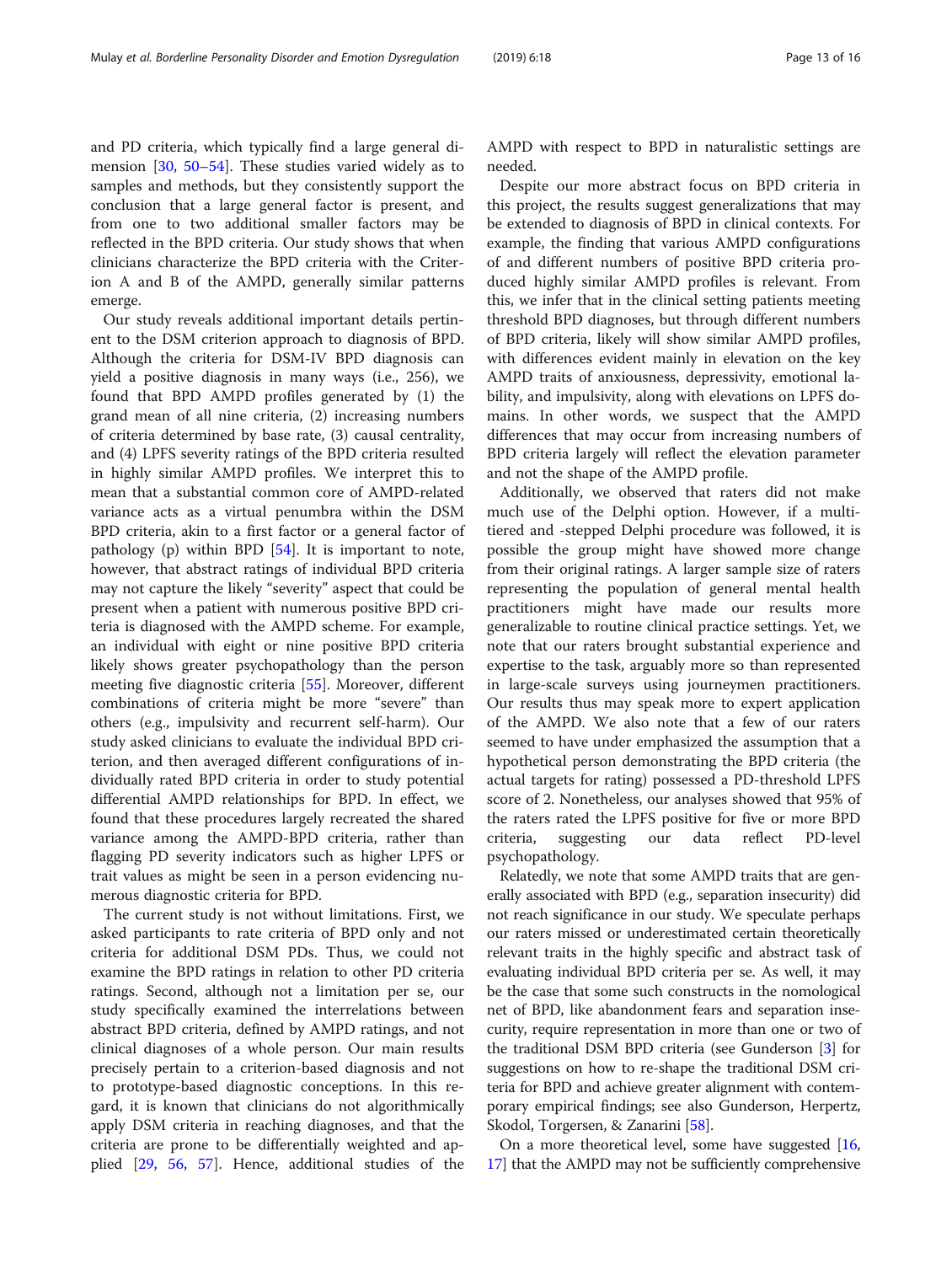<span id="page-13-0"></span>or theoretically differentiated to reflect the presumed nuanced nature of PDs. In fact, we agree this is an important line of investigation for future study and optimal levels of "granularity" for elements of the AMPD remain to be determined. We venture the suggestion that the preferred "granularity" of diagnostic elements will vary for the different constituencies of the scientist and clinician, and whose interests may include different investigative or clinical purposes. There are choice points in what, where, and how to locate diagnostic dimensions or criteria in terms of the multivariate space of PD psychopathology, when considered from the point of view of quantitative psychopathology [4]. As noted, different stakeholders and different purposes may inform different choice points. Be that as it may, our focus is more limited: We examined the crosswalking of the AMPD with traditional BPD diagnosis using the traditional definitional DSM criteria, rather than ways to refine or enlarge the scope of the AMPD.

## Conclusions

In sum, results of the current study demonstrate that the traditional DSM BPD criteria are capable of being translated into the AMPD metric and that substantial cross-connections occur for categorical and dimensional diagnostic nosological schemes for BPD. We suggest viewing the AMPD as a "new key" provides a way to bridge categorical and dimensional conceptualizations of BPD. This cross-walking of PD schemes reveals points of interdigitation, despite their origins in different models and traditions. The large general factor within BPD criteria [[54\]](#page-15-0) implies there is common ground between nosological conceptions of BPD, and the diagnosis generally is inferable from either scheme (see also Bastiaansen et al. [\[59\]](#page-15-0); Evans & Simms [\[20\]](#page-14-0)). Importantly, remembering this commonality may contribute to improved communication between researchers and clinicians who may tend to favor one approach or another. This calls to mind Chang's [[60](#page-15-0)] philosophical logic that progress can occur when different, even competing, scientific paradigms are examined in parallel tracks. Whereas cogent rationales have been articulated by proponents of both PD nosological schemes [3, [5](#page-14-0), [7\]](#page-14-0), and the dimensional paradigm appears poised for growing acceptance in the field  $[4]$ , our findings highlight the common ground between these points of view, at least for the diagnosis of BPD.

It will be interesting to see how empirical research and clinical application of the ICD-11 hybrid categoricaldimensional diagnosis for BPD plays out over time. The proposed BPD scheme utilizes clinical ratings for PD dimensions but permits a criterion-based and categorical Borderline Pattern to be appended for diagnoses of BPD. Our results suggest there may be substantial empirical redundancy between the trait ratings and the categorical specifier, but the latter may offer a degree of nosologically continuity as well as (important) cognitive ease or satisfaction for the practicing clinician [\[7](#page-14-0)], thus conferring clinical utility for the present time as diagnostic paradigms begin to shift [[5\]](#page-14-0).

#### Acknowledgments

The authors do not have any acknowledgements to disclose.

#### Authors' contributions

ALM, MHW, and JPF were responsible for the conceptual basis of the study, the statistical analyses, preparation of the bulk of the manuscript, and they performed the ratings task. DSB, AB, NMC, EC, MKF, LBG, JHK, JWK, JEK, PF, KCL, GMPR, JMR, MR, MS, CS, and AES performed the rating task and contributed edits to the manuscript. RFK provided a blind interpretation of the AMPD profile. All authors read and approved the final manuscript.

#### Funding

This project did not receive any funding.

#### Availability of data and materials

Data and relevant materials are available from the corresponding author upon request.

#### Ethics approval and consent to participate

Not applicable.

#### Consent for publication

Not applicable.

#### Competing interests

The authors declare that they have no competing interests.

#### Author details

<sup>1</sup>Medical University of South Carolina, 29C Leinbach Drive, Charleston, SC 29407, USA. <sup>2</sup>Oak Ridge National Laboratory (ORNL) & University of Tennessee Knoxville, Knoxville, TN 37996, USA. <sup>3</sup>University of Tennessee Knoxville, Knoxville, TN 37996, USA. <sup>4</sup>Tulane University, 6823 St. Charles Ave., Bldg. 92, New Orleans, LA 70118, USA. <sup>5</sup>Lexington, USA. <sup>6</sup>Rutgers University, Graduate School of Applied and Professional Psychology, 152 Frelinghuysen Rd, Piscataway, NJ 08854-8020, USA. <sup>7</sup>Columbia University, 1501 Riverside Drive, New York, NY 10032, USA. <sup>8</sup>Macquarie University, Balaclava Rd.<br>Macquarie Park, NSW 2109, Australia. <sup>9</sup>Knoxville, USA. <sup>10</sup>University of Amsterdam (UvA), Nieuwe Achtergracht, 129B, 1001 NK Amsterdam, Netherlands. 11Virginia Commonwealth University, 806 West Franklin Street, Box 842018, Richmond, VA 23284-2018, USA. <sup>12</sup>University of Minnesota, 101 Pleasant St SE, Minneapolis, MN 55455, USA. <sup>13</sup>Villanova University, 800 Lancaster Avenue, Villanova, PA 19085, USA. <sup>14</sup>Institute of Neuroscience and Physiology, University of Gothenburg, Gothenburg, Sweden. <sup>15</sup>Austen Riggs Center, 25 Main Street, P.O. Box 962, Stockbridge, MA 01262, USA. <sup>16</sup>Department of Psychology, Personality and Psychopathology Research group Vrije Universiteit Brussel (VUB), Brussels, Belgium. 17Penn State Altoona, 3000 Ivyside Park, Altoona, PA 16601, USA. 18University of Otago, PO Box 56, Dunedin 9054, New Zealand. 19University of Houston, 3695 Cullen Boulevard Room 126, Houston, TX 77204-5022, USA. <sup>20</sup>University of Arizona, 1501 N. Campbell Avenue, PO Box 245017, Tucson, AZ 85724, USA.

#### Received: 17 June 2019 Accepted: 7 November 2019 Published online: 02 December 2019

#### References

- 1. Mullins-Sweatt SN, Widiger TA. Clinical utility and DSM-V. Psychol Assess. 2009;2009. [https://doi.org/10.1037/a0016607.](https://doi.org/10.1037/a0016607)
- 2. Bornstein RF. The trait–type dialectic: construct validity, clinical utility, and the diagnostic process. Personal Disord. 2018. [https://doi.org/10.1037/](https://doi.org/10.1037/per000029) [per000029.](https://doi.org/10.1037/per000029)
- 3. Gunderson JG. Revising the borderline diagnosis for DSM-V: an alternative proposal. J Personal Disord. 2010. [https://doi.org/10.1521/pedi.2010.24.6.694.](https://doi.org/10.1521/pedi.2010.24.6.694)
- 4. Krueger RF, Kotov R, Watson D, Forbes MK, Eaton NR, Ruggero CJ, Simms LJ, Widiger TA, Achenbach TM, Bach B, Bagby RM, Bornovalova MA, Carpenter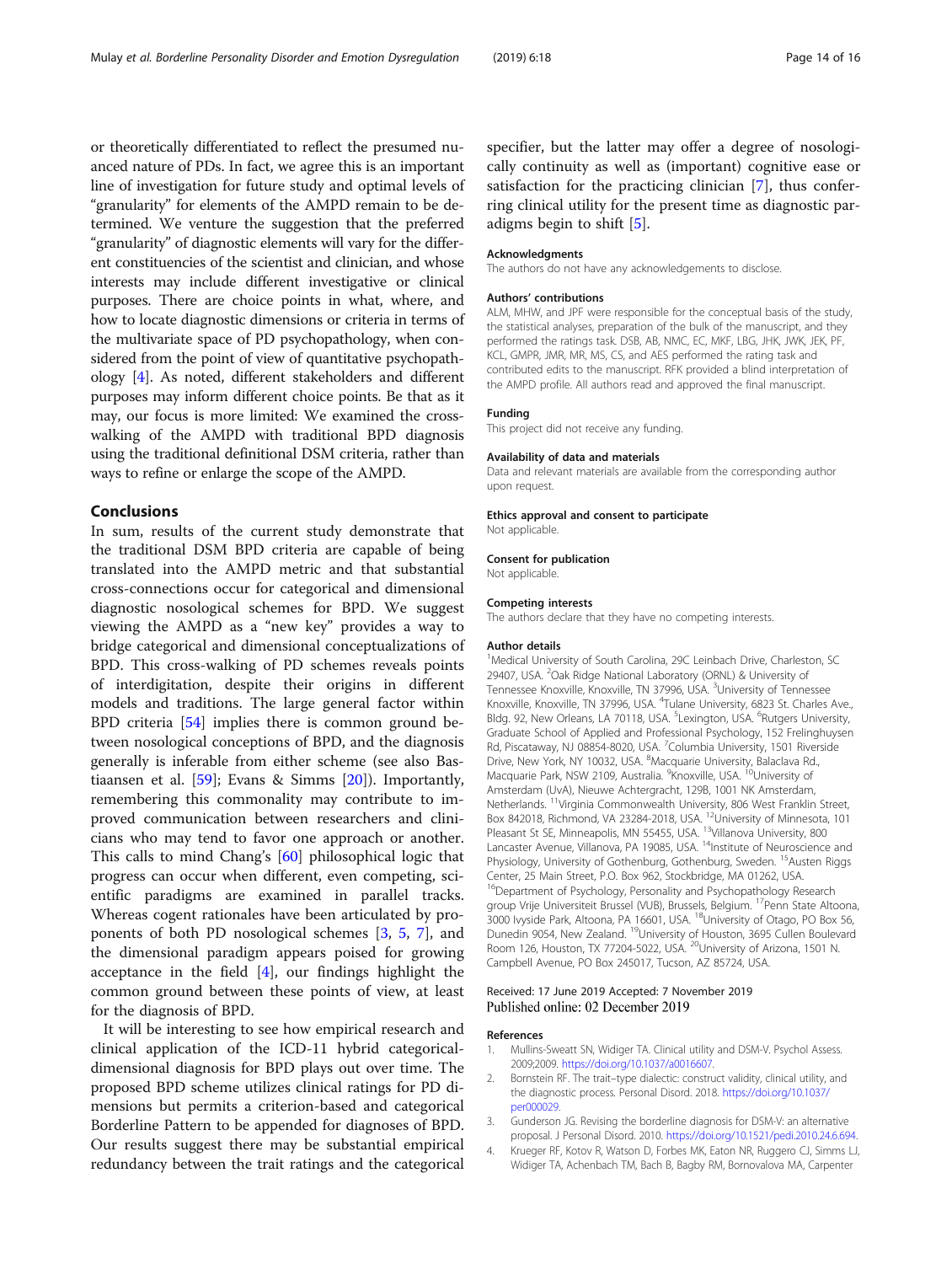<span id="page-14-0"></span>WT, Chmielewski M, Cicero DC, Clark LA, Conway C, DeClercq B, CG DY, Docherty AR, Drislane LE, First MB, Forbrush KT, Hallquist M, Haltigan JD, Hopwood CJ, Ivanova MY, Jonas KG, Latzman RD, Markon KE, Miller JD, Morey LC, Mullins-Sweatt SN, Ormel J, Patalay P, Patrick CJ, Pincus AL, Regier DA, Reininghaus U, Rescorla LA, Samuel DB, Sellbom M, Shackman AJ, Skodol A, Slade T, South SC, Tackett JL SM, Venables NC, Waldman ID, Waszczuk MA, Waugh MH, Wright AGC, Zaid DH, Zimmermann J. Progress in achieving quantitative classification of psychopathology. World Psychiatry. 2018;17:282–93.

- 5. Hopwood CJ, Kotov R, Krueger RF, Watson D, Widiger TA, Althoff RR, Ansell EB, Bach B, Bagby RM, Blais MA, Bornovalova MA, Chmielewski M, Cicero DC, Conway C, De Clerq B, De Fruyt F, Docherty AR, Eaton NR, Edens JF, Forbes MK, Forbush KT, Hengartner MP, Ivanova MY, Leising D, Livesley WJ, Lukowitsky MR, Lynam DR, Markon KE, Miller JD, Morey LC, Mullins-Sweatt SN, Hans Ormel J, Patrick CJ, Pincus AL, Ruggero C, Samuel DB, Sellbom M, Slade T, Tackett JL, Thomas KM, Trull TJ, Vachon DD, Waldman ID, Waszczuk MA, Waugh MH, AGC W, Yalch MM, Zald DH, Zimmermann J. The time has come for dimensional personality disorder diagnosis. Personal Ment Health. 2017;12:82–6.
- 6. Zachar P, Kendler KS. The philosophy of nosology. Annu Rev Clin Psychol. 2017. [https://doi.org/10.1146/annurev-clinpsy-032816-045020.](https://doi.org/10.1146/annurev-clinpsy-032816-045020)
- 7. Herpertz SC, Huprich SK, Bohus M, Chanen A, Goodman M, Mehlum L, Moran P, Newton-Howes G, Scott L, Sharp C. The challenge of transforming the diagnostic system of personality disorders. J Personal Disord. 2017. [https://doi.org/10.1521/pedipass:\[\\_\]2017\\_31\\_338](https://doi.org/10.1521/pedipass:<_>2017_31_338).
- 8. Cloninger CR. A practical way to diagnosis personality disorder: a proposal. J Personal Disord. 2000. [https://doi.org/10.1521/pedi.2000.14.2.99.](https://doi.org/10.1521/pedi.2000.14.2.99)
- Depue RA, Lenzenweger MF. A neurobehavioral dimensional model. In: Livesley WJ, editor. Handbook of personality disorders: theory, research, and treatment. New York: Guilford Press; 2001. p. 136–76.
- 10. Livesley WJ. A framework for integrating dimensional and categorical classifications of personality disorder. J Personal Disord. 2007. [https://doi.](https://doi.org/10.1521/pedi.2007.21.2.199) [org/10.1521/pedi.2007.21.2.199](https://doi.org/10.1521/pedi.2007.21.2.199).
- 11. Widiger TA, Livesley WJ, Clark LA. An integrative dimensional classification of personality disorder. Psychol Assess. 2009. [https://doi.org/10.1037/](https://doi.org/10.1037/a0016606) [a0016606.](https://doi.org/10.1037/a0016606)
- 12. Wright AG, Simms LJ. On the structure of personality disorder traits: conjoint analyses of the CAT-PD, PID-5, and NEO-PI-3 trait models. Personal Disord. 2014. <https://doi.org/10.1037/per0000037.supp>.
- 13. American Psychiatric Association. Diagnostic and statistical manual of mental disorders. 5th ed. Washington, DC: American Psychiatric Association; 2013.
- 14. Hopwood CJ, Mulay AL, Waugh MH. The DSM-5 alternative model for personality disorders: integrating multiple paradigms of personality assessment. Abington: Routledge; 2019.
- 15. Clarkin JF, Huprich SK. Do DSM-5 personality disorder proposals meet criteria for clinical utility? J Personal Disord. 2011. [https://doi.org/10.1521/](https://doi.org/10.1521/pedi.2011.25.2.192) [pedi.2011.25.2.192](https://doi.org/10.1521/pedi.2011.25.2.192).
- 16. Meehan KB, Clarkin JF, Lenzenweger MF. Conceptual models of borderline personality disorder, part 1: overview of prevailing and emergent models. Psychiatr Clin North Am. 2018. <https://doi.org/10.1016/j.psc.2018.08.001>.
- 17. Meehan KB, Clarkin JF, Lenzenweger MF. Conceptual models of borderline personality disorder, part 2: a process approach and its implications. Psychiatr Clin North Am. 2018. <https://doi.org/10.1016/j.psc.2018.08.002>.
- 18. Shedler J, Beck A, Fonagy P, Gabbard GO, Gunderson J, Kernberg O, Michels R, Westen D. Personality disorders in DSM-5. Am J Psychiatry. 2010. [https://](https://doi.org/10.1176/appi.ajp.2010.10050746) [doi.org/10.1176/appi.ajp.2010.10050746.](https://doi.org/10.1176/appi.ajp.2010.10050746)
- 19. Zimmermann J, Kerber A, Rek K, Hopwood CJ, Kruger RF. A brief but comprehensive review of research on the alternative DSM-5 model for personality disorders. Curr Psychiatry Rep. 2019. [https://doi.org/10.1007/](https://doi.org/10.1007/s11920-019-1079-z) [s11920-019-1079-z](https://doi.org/10.1007/s11920-019-1079-z).
- 20. Evans CM, Simms LJ. Assessing inter-model continuity between the section II and section III conceptualizations of borderline personality disorder in DSM–5. Personal Disord. 2018. [https://doi.org/10.1037/per0000243.](https://doi.org/10.1037/per0000243)
- 21. Watters CA, Bagby RM, Sellbom M. Meta-analysis to derive an empirically based set of personality facet criteria for the alternative DSM-5 model for personality disorders. Personal Disord. 2018. [https://doi.org/10.1037/](https://doi.org/10.1037/per0000307) [per0000307.](https://doi.org/10.1037/per0000307)
- 22. Samuel DB, Hopwood CJ, Krueger RF, Thomas KM, Ruggero CJ. Comparing methods for scoring personality disorder types using maladaptive traits in DSM-5. Assessment. 2013. <https://doi.org/10.1177/1073191113486182>.
- 23. Dalkey N, Helmer O. An experimental application of the Delphi method to the use of experts. Manag Sci. 1963;9:458–67.
- 24. Hsu CC, Sandford BA. Delphi technique. Encyclopedia of research design. 2010. <https://doi.org/10.4135/9781412961288.n107>.
- 25. Waugh MH, Bishop JL, Schmidt MR. The DSM-5 AMPD in assessment, treatment planning, and clinical supervision. In: Hopwood CJ, Mulay AL, Waugh MH, editors. The DSM-5 alternative model for personality disorders: integrating multiple paradigms of personality assessment. Abingdon: Taylor & Francis; 2019. p. 226–56.
- 26. Anderson JL, Sellbom M, Shealy RC. Clinical perspectives of antisocial and borderline personality disorders using DSM-5 section III dimensional personality traits. J Personal Disord. 2017. [https://doi.org/10.1521/pedi\\_2017\\_31\\_298](https://doi.org/10.1521/pedi_2017_31_298).
- 27. Morey LC, Benson KT, Skodol AE. Relating DSM-5 section III personality traits to section II personality disorder diagnoses. Psychol Med. 2016. [https://doi.](https://doi.org/10.1017/S0033291715002226) [org/10.1017/S0033291715002226.](https://doi.org/10.1017/S0033291715002226)
- 28. Grilo CM, McGlashan TH, Morey LC, Gunderson JG, Skodol AE, Shea MT, Sanislow CA, Zanarini M, Bender D, Oldham JM, Dyck J, Stout RL. Internal consistency, intercriterion overlap and diagnostic efficiency of criteria sets for DSM-IV schizotypal, borderline, avoidant and obsessive-compulsive personality disorders. Acta Psychiatr Scand. 2001;104:264–72.
- 29. Kim NS, Ahn WK. Clinical psychologists' theory-based representations of mental disorders predict their diagnostic reasoning and memory. J Exp Psychol Gen. 2002;131:451–76.
- 30. Johansen M, Karterud S, Pedersen G, Gude T, Falkum E. An investigation of the prototype validity of the borderline DSM-IV construct. Acta Psychiatr Scand. 2004;109:289–98.
- 31. Buer Christensen T, Paap MCS, Arnesen M, Koritzinsky K, Nysaeter TE, Eikenaes I, Germans Selvik S, Walther K, Torgersen S, Bender DS, Skodol AE, Kvarstein E, Pedersen G, Hummelen B. Interrater reliability of the structured clinical interview for the DSM–5 alternative model of personality disorders module I: level of personality functioning scale. J Pers Assess. 2018. [https://](https://doi.org/10.1080/00223891.2018.1483377) [doi.org/10.1080/00223891.2018.1483377.](https://doi.org/10.1080/00223891.2018.1483377)
- 32. Morey LC. Development and initial evaluation of a self-report form of the DSM–5 level of personality functioning scale. Psychol Assess. 2017. [https://](https://doi.org/10.1037/pas0000450.supp) [doi.org/10.1037/pas0000450.supp](https://doi.org/10.1037/pas0000450.supp).
- Samuel DB, Hopwood CJ, Ansell EB, Morey LC, Sanislow CA, Markowitz JC, Yen S, Shea MT, Skodol AE, Grilo CM. Comparing the temporal stability of self-report and interview assessed personality disorder. J Abnorm Psychol. 2011. [https://doi.org/10.1037/a0022647.](https://doi.org/10.1037/a0022647)
- 34. Thompson B. Q-technique factor analysis: One variation on the two-mode factor analysis of variables. In: Grimm LG, Yarnold PR, editors. Reading and understanding MORE multivariate statistics. Washington, DC: American Psychological Association. p. 207–26.
- 35. Krueger RF, Derringer J, Markon KE, Watson D, Skodol AE. Initial construction of a maladaptive personality trait model and inventory for DSM-5. Psychol Med. 2012. [https://doi.org/10.1017/S0033291711002674.](https://doi.org/10.1017/S0033291711002674)
- 36. Bender DS, Skodol A, First MB, Oldham J. Module I: Structured clinical interview for the level of personality functioning scale. In: First MB, Skodol A, Bender DS, Oldham J, editors. Structured clinical interview for the DSM-5 alternative model for personality disorders (SCID-AMPD). Arlington: American Psychiatric Association; 2018.
- 37. Few LR, Miller JD, Rothbaum AO, Meller S, Maples J, Terry DP, Collins B, MacKillop J. Examination of the section III DSM-5 diagnostic system for personality disorders in an outpatient clinical sample. J Abnorm Psychol. 2013. [https://doi.org/10.1037/a0034878.](https://doi.org/10.1037/a0034878)
- 38. Garcia DJ, Skadberg RM, Schmidt M, Bierma S, Shorter RL, Waugh MH. It's not that difficult: an interrater reliability study of the DSM–5 section III alternative model for personality disorders. J Pers Assess. 2018. [https://doi.](https://doi.org/10.1080/00223891.2018.1428982) [org/10.1080/00223891.2018.1428982](https://doi.org/10.1080/00223891.2018.1428982).
- 39. Hutsebaut J, Kamphuis JH, Feenstra DJ, Weekers LC, De Saeger H. Assessing DSM–5-oriented level of personality functioning: Development and psychometric evaluation of the semi-structured interview for personality functioning DSM–5 (STiP-5.1). Personal Disord. 2016. [https://doi.org/10.1037/](https://doi.org/10.1037/per0000197) [per0000197.](https://doi.org/10.1037/per0000197)
- 40. Roche MJ, Jacobson NC, Phillips JJ. Expanding the validity of the level of personality functioning scale observer report and self-report versions across psychodynamic and interpersonal paradigms. J Pers Assess. 2018. [https://](https://doi.org/10.1080/00223891.2018.1475394) [doi.org/10.1080/00223891.2018.1475394.](https://doi.org/10.1080/00223891.2018.1475394)
- 41. Thylstrup B, Simonsen S, Nemery C, Simonsen E, Noll JF, Myatt MW, Hesse M. Assessment of personality-related levels of functioning: a pilot study of clinical assessment of the DSM-5 level of personality functioning based on a